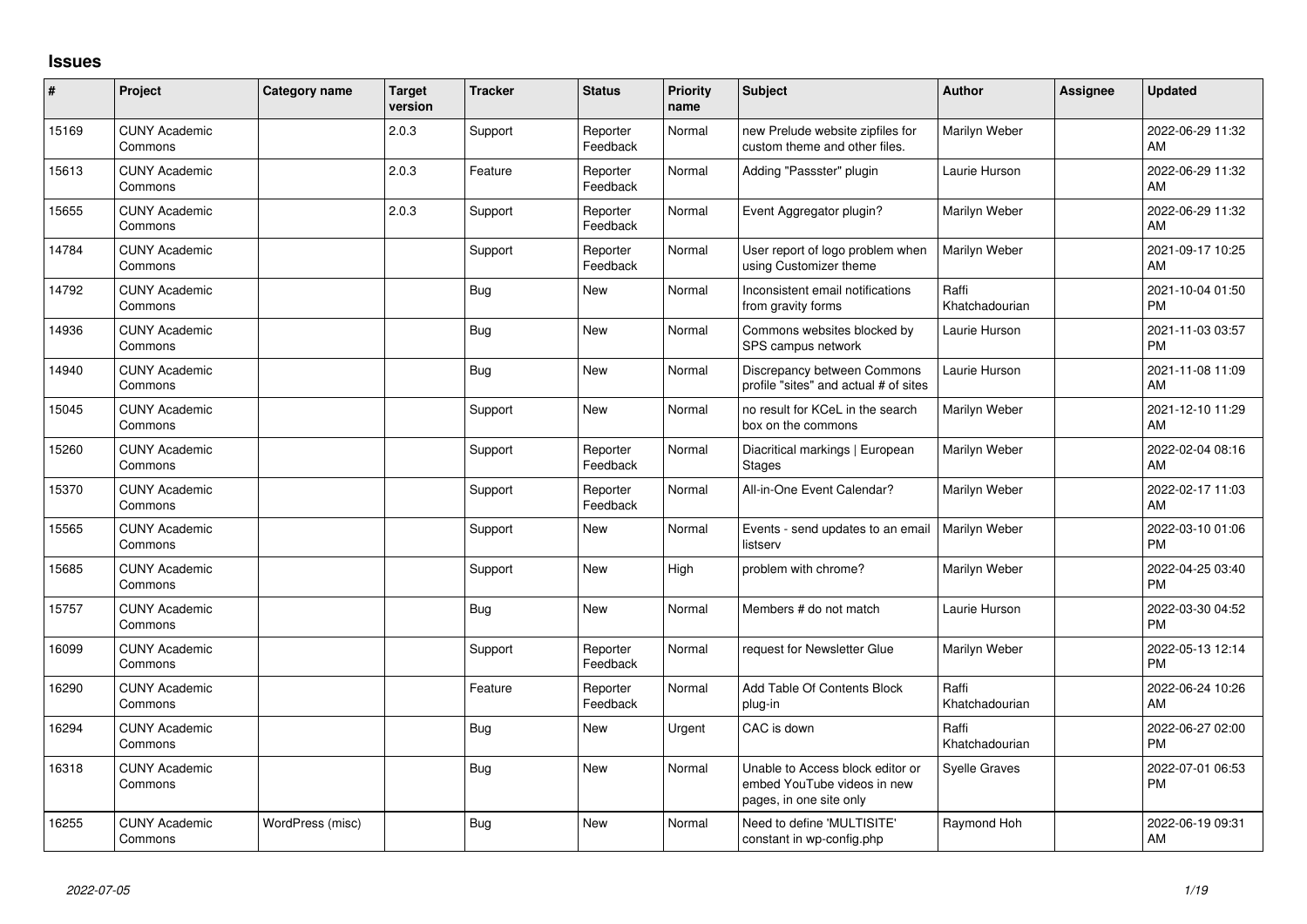| #     | Project                         | <b>Category name</b>       | Target<br>version | <b>Tracker</b> | <b>Status</b>        | <b>Priority</b><br>name | <b>Subject</b>                                                                                               | <b>Author</b>           | <b>Assignee</b> | <b>Updated</b>                |
|-------|---------------------------------|----------------------------|-------------------|----------------|----------------------|-------------------------|--------------------------------------------------------------------------------------------------------------|-------------------------|-----------------|-------------------------------|
| 16314 | <b>CUNY Academic</b><br>Commons | <b>WordPress Plugins</b>   |                   | Feature        | New                  | Normal                  | Install Multicollab plug-in?                                                                                 | Raffi<br>Khatchadourian |                 | 2022-06-29 03:44<br><b>PM</b> |
| 11131 | <b>CUNY Academic</b><br>Commons |                            | Future<br>release | Feature        | Reporter<br>Feedback | Normal                  | Image Annotation Plugins                                                                                     | Laurie Hurson           |                 | 2019-02-26 11:33<br>AM        |
| 11392 | <b>CUNY Academic</b><br>Commons |                            | Future<br>release | Bug            | New                  | Normal                  | Migrate users away from<br><b>StatPress</b>                                                                  | Boone Gorges            |                 | 2019-04-23 03:53<br><b>PM</b> |
| 9720  | <b>CUNY Academic</b><br>Commons | Authentication             | Future<br>release | Feature        | New                  | Normal                  | The Commons should be an<br>oAuth provider                                                                   | Boone Gorges            |                 | 2019-03-01 02:04<br><b>PM</b> |
| 5992  | <b>CUNY Academic</b><br>Commons | <b>Email Notifications</b> | Future<br>release | Feature        | New                  | Normal                  | Changing the From line of<br>autogenerated blog emails                                                       | Marilyn Weber           |                 | 2018-09-27 05:19<br><b>PM</b> |
| 13650 | <b>CUNY Academic</b><br>Commons | Group Library              | Future<br>release | Feature        | New                  | Normal                  | Forum Attachments in Group<br>Library                                                                        | Laurie Hurson           |                 | 2021-11-19 12:30<br><b>PM</b> |
| 11860 | <b>CUNY Academic</b><br>Commons | Registration               | Future<br>release | Feature        | New                  | Normal                  | Ensure Students Are Aware They<br>Can Use Aliases At Registration                                            | scott voth              |                 | 2019-09-24 08:46<br>AM        |
| 13048 | <b>CUNY Academic</b><br>Commons | Shortcodes and<br>embeds   | Future<br>release | Feature        | New                  | Normal                  | Jupyter Notebooks support                                                                                    | Boone Gorges            |                 | 2020-07-14 11:46<br>AM        |
| 5199  | <b>CUNY Academic</b><br>Commons | Social Paper               | Future<br>release | Feature        | New                  | Normal                  | add tables to the SP editor                                                                                  | Marilyn Weber           |                 | 2016-10-24 11:27<br>AM        |
| 5205  | <b>CUNY Academic</b><br>Commons | Social Paper               | Future<br>release | Feature        | New                  | Normal                  | Social Paper folders                                                                                         | Marilyn Weber           |                 | 2016-02-11 10:24<br><b>PM</b> |
| 5488  | <b>CUNY Academic</b><br>Commons | Social Paper               | Future<br>release | Bug            | New                  | Normal                  | Add a "last edited by" field to<br>Social Paper group directories                                            | Boone Gorges            |                 | 2016-04-21 10:05<br><b>PM</b> |
| 5489  | <b>CUNY Academic</b><br>Commons | Social Paper               | Future<br>release | Feature        | New                  | Normal                  | Asc/desc sorting for Social Paper<br>directories                                                             | Boone Gorges            |                 | 2016-04-21 10:06<br><b>PM</b> |
| 6332  | <b>CUNY Academic</b><br>Commons | WordPress (misc)           | Future<br>release | Feature        | New                  | Normal                  | Allow uploaded files to be marked<br>as private in an ad hoc way                                             | <b>Boone Gorges</b>     |                 | 2016-10-17 11:41<br><b>PM</b> |
| 6755  | <b>CUNY Academic</b><br>Commons | WordPress (misc)           | Future<br>release | Bug            | New                  | Normal                  | Cannot Deactivate Plugin                                                                                     | Laura Kane              |                 | 2016-11-16 01:12<br><b>PM</b> |
| 10380 | <b>CUNY Academic</b><br>Commons | WordPress (misc)           | Future<br>release | Feature        | In Progress          | Normal                  | Remove blacklisted plugins                                                                                   | Boone Gorges            |                 | 2022-04-26 12:00<br><b>PM</b> |
| 11024 | <b>CUNY Academic</b><br>Commons | WordPress (misc)           | Future<br>release | <b>Bug</b>     | New                  | Normal                  | Subsites should not show "you<br>should update your .htaccess<br>now" notice after permalink setting<br>save | Boone Gorges            |                 | 2019-01-28 01:35<br>PM        |
| 11843 | <b>CUNY Academic</b><br>Commons | WordPress (misc)           | Future<br>release | Design/UX      | New                  | Normal                  | Tweaking the Gutenberg Editor<br>Interface                                                                   | Laurie Hurson           |                 | 2022-04-26 12:00<br>PM.       |
| 364   | <b>CUNY Academic</b><br>Commons | <b>WordPress Plugins</b>   | Future<br>release | Feature        | New                  | Normal                  | <b>Bulletin Board</b>                                                                                        | Matt Gold               |                 | 2015-01-05 08:50<br><b>PM</b> |
| 6356  | <b>CUNY Academic</b><br>Commons | <b>WordPress Plugins</b>   | Future<br>release | <b>Bug</b>     | Reporter<br>Feedback | Low                     | Should Subscribe2 be<br>deprecated?                                                                          | Luke Waltzer            |                 | 2017-03-20 12:20<br><b>PM</b> |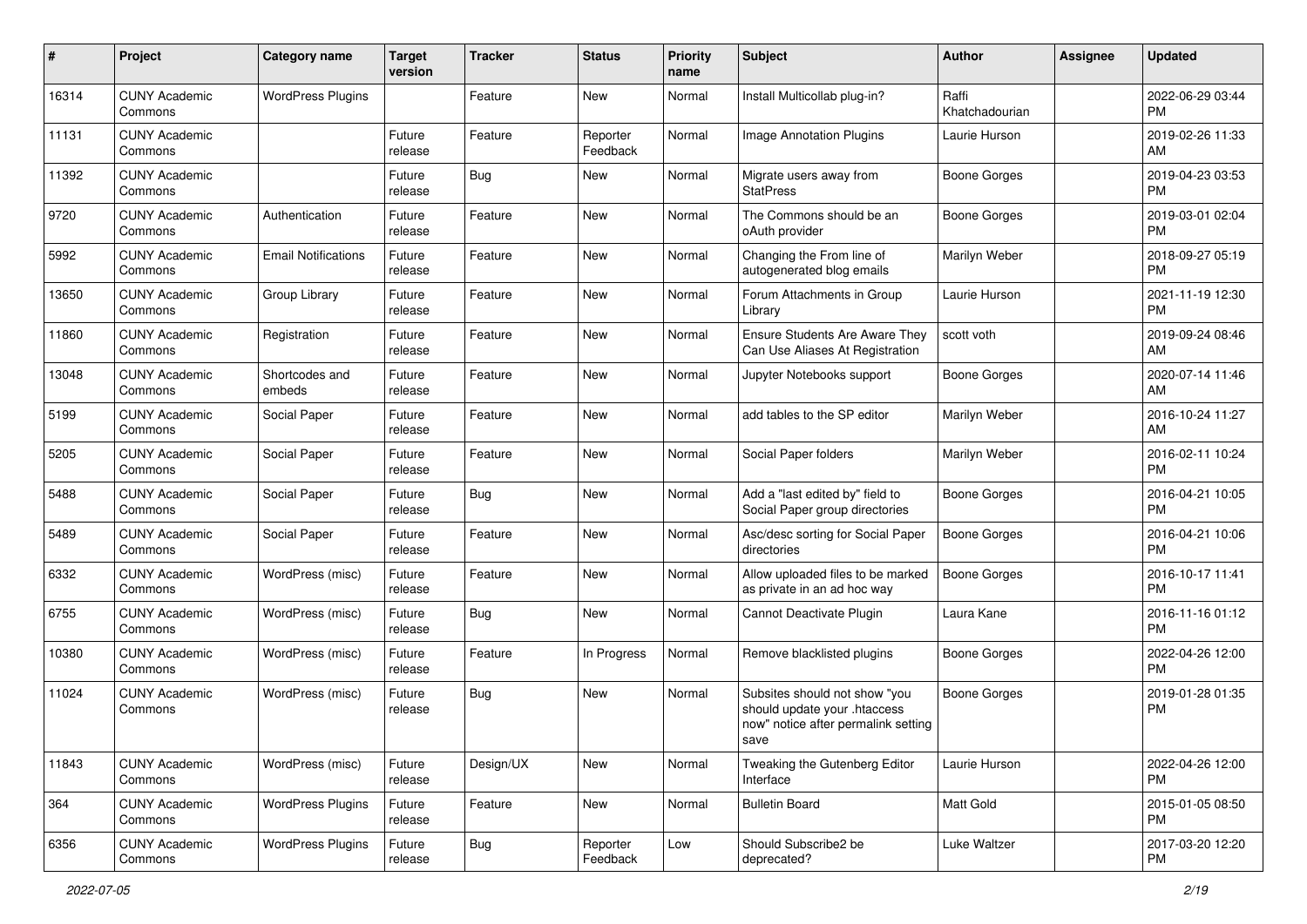| #     | Project                         | <b>Category name</b>     | <b>Target</b><br>version | <b>Tracker</b> | <b>Status</b>        | <b>Priority</b><br>name | <b>Subject</b>                                                   | <b>Author</b>        | <b>Assignee</b> | <b>Updated</b>                |
|-------|---------------------------------|--------------------------|--------------------------|----------------|----------------------|-------------------------|------------------------------------------------------------------|----------------------|-----------------|-------------------------------|
| 11788 | <b>CUNY Academic</b><br>Commons | <b>WordPress Plugins</b> | Future<br>release        | Support        | Reporter<br>Feedback | Normal                  | Plugin Request - Browse Aloud                                    | scott voth           |                 | 2019-09-24 08:42<br>AM        |
| 12573 | <b>CUNY Academic</b><br>Commons | <b>WordPress Plugins</b> | Future<br>release        | Bug            | New                  | Normal                  | <b>CommentPress Core Issues</b>                                  | scott voth           |                 | 2020-03-24 04:32<br><b>PM</b> |
| 10657 | <b>CUNY Academic</b><br>Commons |                          | Not tracked              | Support        | Reporter<br>Feedback | Normal                  | child theme problems                                             | Marilyn Weber        |                 | 2018-11-08 01:19<br><b>PM</b> |
| 11509 | <b>CUNY Academic</b><br>Commons |                          | Not tracked              | Support        | Reporter<br>Feedback | Normal                  | deleted Page causing a Menu<br>problem?                          | Marilyn Weber        |                 | 2019-06-04 09:54<br>AM        |
| 11519 | <b>CUNY Academic</b><br>Commons |                          | Not tracked              | Support        | Assigned             | Normal                  | comment option not appearing                                     | Marilyn Weber        |                 | 2019-09-24 10:28<br>AM        |
| 11771 | <b>CUNY Academic</b><br>Commons |                          | Not tracked              | Support        | Reporter<br>Feedback | Normal                  | post displays in sections                                        | Marilyn Weber        |                 | 2019-08-20 10:34<br>AM        |
| 11787 | <b>CUNY Academic</b><br>Commons |                          | Not tracked              | Support        | Reporter<br>Feedback | Normal                  | automated comments notifications<br>on ZenDesk                   | Marilyn Weber        |                 | 2019-08-26 06:18<br><b>PM</b> |
| 11848 | <b>CUNY Academic</b><br>Commons |                          | Not tracked              | Support        | Hold                 | Normal                  | a Dean of Faculty wants to share<br>a large file                 | Marilyn Weber        |                 | 2019-09-24 08:44<br>AM        |
| 12198 | <b>CUNY Academic</b><br>Commons |                          | Not tracked              | Bug            | Reporter<br>Feedback | Normal                  | Duplicate listing in My Sites                                    | Tom Harbison         |                 | 2019-12-09 05:50<br><b>PM</b> |
| 12328 | <b>CUNY Academic</b><br>Commons |                          | Not tracked              | Support        | <b>New</b>           | Normal                  | Sign up Code for Non-CUNY<br>Faculty                             | Laurie Hurson        |                 | 2020-01-28 10:25<br>AM        |
| 12352 | <b>CUNY Academic</b><br>Commons |                          | Not tracked              | Support        | New                  | Normal                  | "posts list" page builder block<br>option                        | Marilyn Weber        |                 | 2020-02-03 01:29<br><b>PM</b> |
| 12436 | <b>CUNY Academic</b><br>Commons |                          | Not tracked              | <b>Bug</b>     | Assigned             | Normal                  | Nightly system downtime                                          | Boone Gorges         |                 | 2020-08-01 09:30<br>AM        |
| 13034 | <b>CUNY Academic</b><br>Commons |                          | Not tracked              | Support        | Reporter<br>Feedback | Normal                  | a site is asking people to join the<br>Commons to get a download | Marilyn Weber        |                 | 2020-07-12 07:23<br>AM        |
| 13255 | <b>CUNY Academic</b><br>Commons |                          | Not tracked              | Support        | Reporter<br>Feedback | Normal                  | Accessibility problems                                           | Marilyn Weber        |                 | 2020-09-01 05:48<br><b>PM</b> |
| 13912 | <b>CUNY Academic</b><br>Commons |                          | Not tracked              | Feature        | Hold                 | Low                     | posting "missed schedule"                                        | Marilyn Weber        |                 | 2021-02-23 10:46<br><b>AM</b> |
| 14398 | <b>CUNY Academic</b><br>Commons |                          | Not tracked              | Support        | Reporter<br>Feedback | Normal                  | Events plug-in notification problem                              | Marilyn Weber        |                 | 2021-05-11 11:21<br>AM        |
| 14538 | <b>CUNY Academic</b><br>Commons |                          | Not tracked              | Support        | Reporter<br>Feedback | Normal                  | <b>Weebly To Commons</b>                                         | Laurie Hurson        |                 | 2021-09-14 10:47<br><b>AM</b> |
| 14629 | <b>CUNY Academic</b><br>Commons |                          | Not tracked              | Bug            | Reporter<br>Feedback | Normal                  | Possible Post Order Bug?                                         | <b>Syelle Graves</b> |                 | 2021-09-14 10:47<br>AM        |
| 14842 | <b>CUNY Academic</b><br>Commons |                          | Not tracked              | Support        | Reporter<br>Feedback | Normal                  | Question about widgets and block<br>editor                       | Gina Cherry          |                 | 2021-10-06 03:01<br>PM        |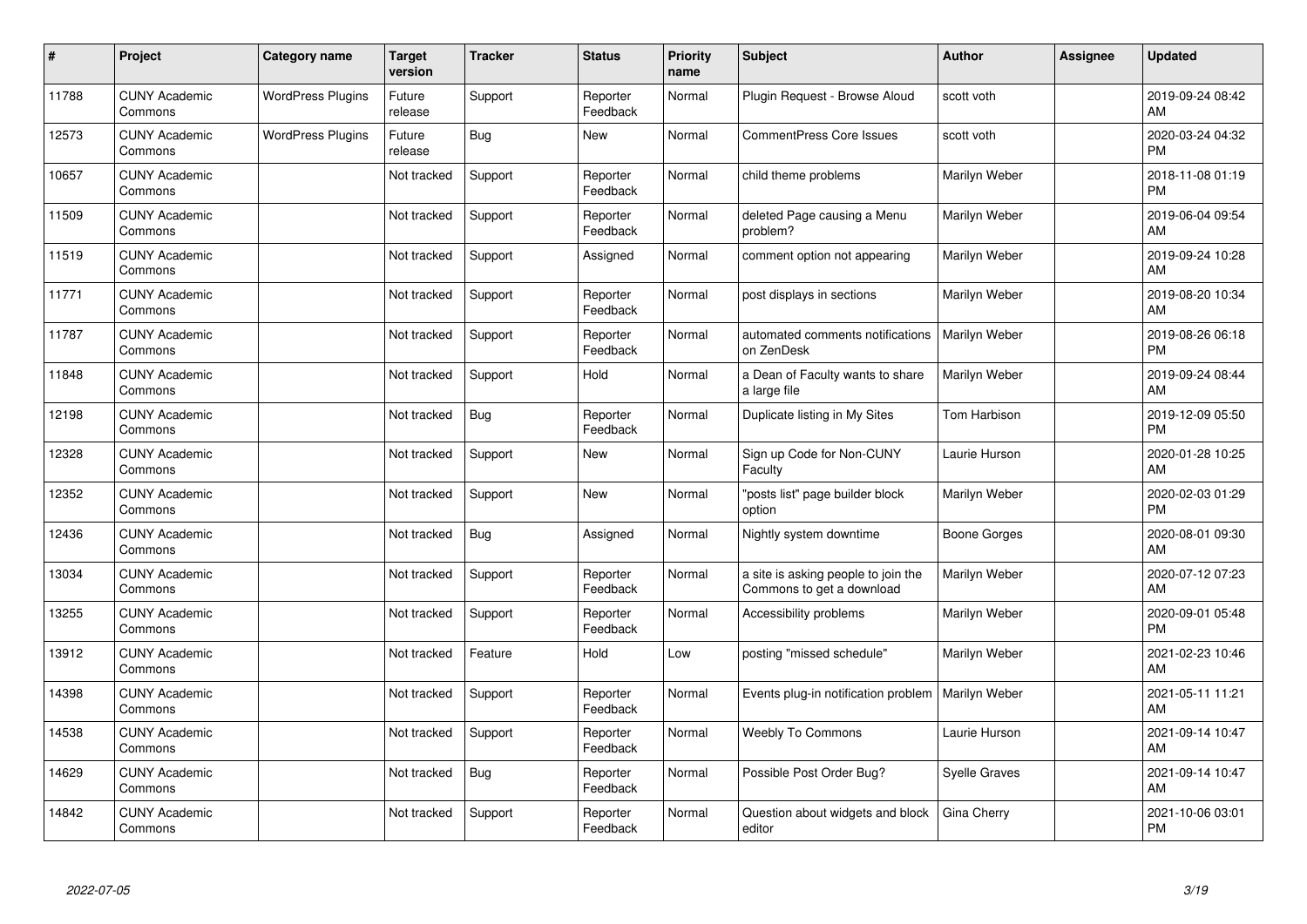| #     | <b>Project</b>                  | <b>Category name</b>      | <b>Target</b><br>version | <b>Tracker</b> | <b>Status</b>        | <b>Priority</b><br>name | <b>Subject</b>                                                                                | <b>Author</b>           | <b>Assignee</b>   | <b>Updated</b>                |
|-------|---------------------------------|---------------------------|--------------------------|----------------|----------------------|-------------------------|-----------------------------------------------------------------------------------------------|-------------------------|-------------------|-------------------------------|
| 14900 | <b>CUNY Academic</b><br>Commons |                           | Not tracked              | Support        | Reporter<br>Feedback | Normal                  | previous theme?                                                                               | Marilyn Weber           |                   | 2021-10-25 10:31<br>AM        |
| 15176 | <b>CUNY Academic</b><br>Commons |                           | Not tracked              | Support        | Reporter<br>Feedback | Normal                  | Archiving Q Writing & Old<br>Wordpress Sites on the Commons                                   | Laurie Hurson           |                   | 2022-02-08 10:28<br>AM        |
| 15816 | <b>CUNY Academic</b><br>Commons |                           | Not tracked              | Support        | New                  | Normal                  | slow loading at SPS                                                                           | Marilyn Weber           |                   | 2022-04-05 01:26<br><b>PM</b> |
| 15923 | <b>CUNY Academic</b><br>Commons |                           | Not tracked              | Feature        | Reporter<br>Feedback | Normal                  | <b>Bellows Plugin Adjustments</b>                                                             | Laurie Hurson           |                   | 2022-04-20 10:10<br>AM        |
| 12350 | <b>CUNY Academic</b><br>Commons | <b>Blogs (BuddyPress)</b> | Not tracked              | Support        | Reporter<br>Feedback | Normal                  | URL creation problem                                                                          | Marilyn Weber           |                   | 2020-02-03 11:27<br>AM        |
| 11556 | <b>CUNY Academic</b><br>Commons | Courses                   | Not tracked              | <b>Bug</b>     | Reporter<br>Feedback | Normal                  | Instructor name given in course<br>listing                                                    | Tom Harbison            |                   | 2019-06-25 04:12<br><b>PM</b> |
| 10982 | <b>CUNY Academic</b><br>Commons | Domain Mapping            | Not tracked              | Support        | Reporter<br>Feedback | Normal                  | <b>CNAME</b> question                                                                         | scott voth              |                   | 2019-01-22 04:29<br><b>PM</b> |
| 11077 | <b>CUNY Academic</b><br>Commons | Events                    | Not tracked              | Feature        | Reporter<br>Feedback | Normal                  | Show event category description<br>in event list view                                         | Raffi<br>Khatchadourian |                   | 2019-02-12 10:38<br><b>PM</b> |
| 10273 | <b>CUNY Academic</b><br>Commons | Registration              | Not tracked              | Support        | Reporter<br>Feedback | Normal                  | users combining CF and campus<br>address                                                      | Marilyn Weber           |                   | 2019-09-18 10:58<br>AM        |
| 13975 | <b>CUNY Academic</b><br>Commons | Social Paper              | Not tracked              | Support        | Reporter<br>Feedback | Normal                  | can't approve comments on Social<br>Paper paper                                               | Marilyn Weber           |                   | 2021-02-12 09:33<br>AM        |
| 14074 | <b>CUNY Academic</b><br>Commons | WordPress (misc)          | Not tracked              | Support        | Reporter<br>Feedback | Normal                  | page password protection problem                                                              | Marilyn Weber           |                   | 2021-03-02 11:03<br>AM        |
| 11120 | <b>CUNY Academic</b><br>Commons | <b>WordPress Plugins</b>  | Not tracked              | Bug            | Reporter<br>Feedback | Normal                  | Events Manager Events Not<br>Showing Up                                                       | Mark Webb               |                   | 2019-02-27 04:10<br><b>PM</b> |
| 11415 | <b>CUNY Academic</b><br>Commons | <b>WordPress Plugins</b>  | Not tracked              | <b>Bug</b>     | Reporter<br>Feedback | Normal                  | <b>Blog Subscriptions in Jetpack</b>                                                          | Laurie Hurson           |                   | 2019-05-14 10:34<br>AM        |
| 10769 | <b>CUNY Academic</b><br>Commons | <b>WordPress Themes</b>   | Not tracked              | <b>Bug</b>     | Reporter<br>Feedback | Normal                  | 2011 Theme Sidebar                                                                            | Mark Webb               |                   | 2018-12-04 04:09<br><b>PM</b> |
| 12360 | <b>CUNY Academic</b><br>Commons | <b>WordPress Themes</b>   | Not tracked              | Bug            | Reporter<br>Feedback | Normal                  | site just says "DANTE We are<br>currently in maintenance mode,<br>please check back shortly." | Marilyn Weber           |                   | 2020-02-04 12:13<br><b>PM</b> |
| 14911 | <b>CUNY Academic</b><br>Commons | <b>WordPress Themes</b>   | Not tracked              | Support        | New                  | Normal                  | Twentytwentyone theme                                                                         | Marilyn Weber           |                   | 2021-10-28 10:37<br>AM        |
| 2576  | <b>NYCDH Community</b><br>Site  |                           |                          | Bug            | Hold                 | Low                     | Test Next Button in Javascript<br><b>Tutorial Under Activities</b>                            | <b>Mark Newton</b>      | Alex Gil          | 2013-05-18 02:55<br><b>PM</b> |
| 2577  | NYCDH Community<br>Site         |                           |                          | Feature        | Assigned             | Low                     | Investigate Potential to Add Links<br>to the Forum                                            | <b>Mark Newton</b>      | Alex Gil          | 2013-05-16 09:40<br><b>PM</b> |
| 11968 | JustPublics@365<br>MediaCamp    |                           |                          | Feature        | <b>New</b>           | Normal                  | Nanoscience Retractable Display<br>Unit                                                       | Donald Cherry           | Bonnie<br>Eissner | 2021-02-19 08:50<br>AM        |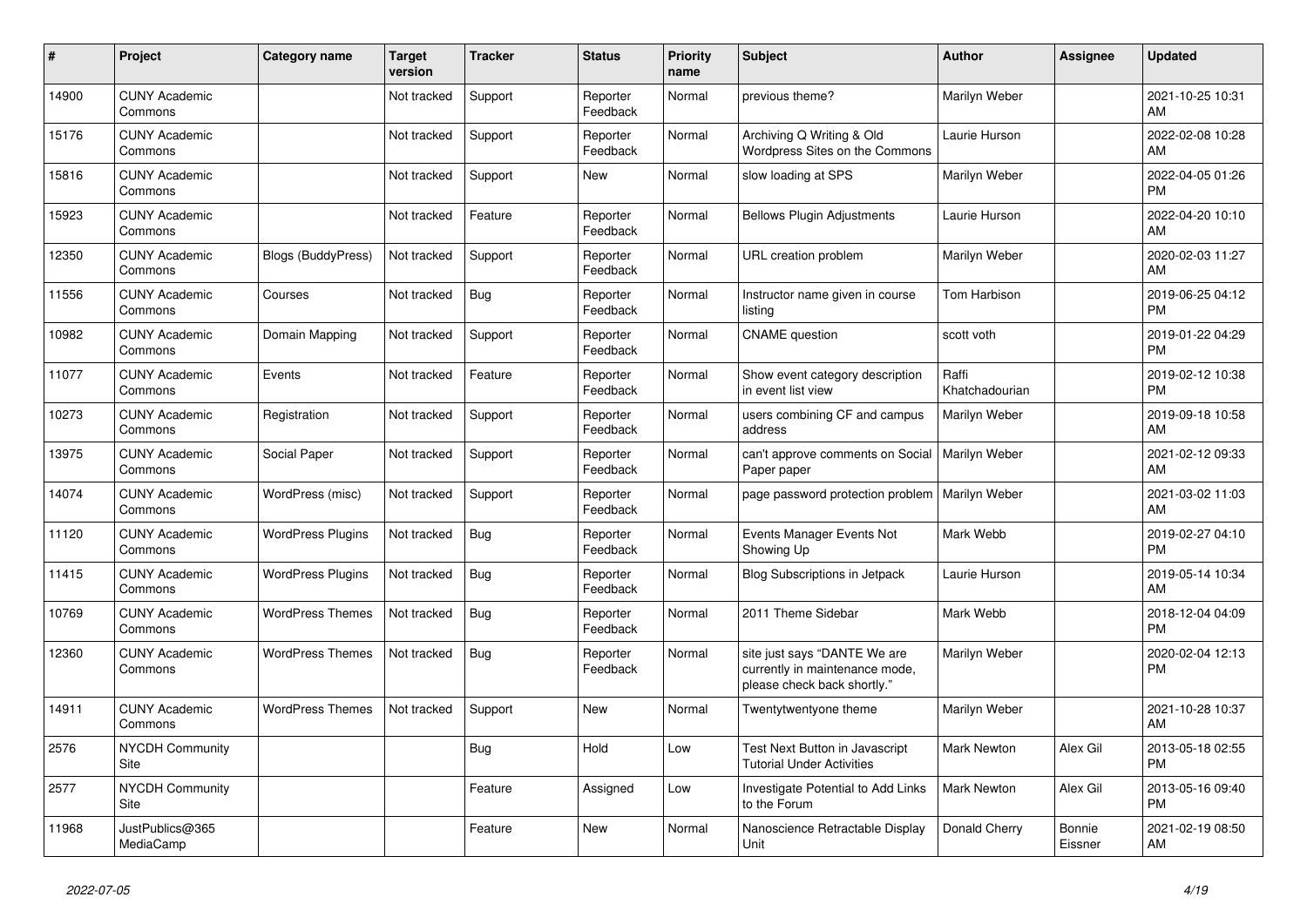| $\#$  | Project                         | <b>Category name</b>      | <b>Target</b><br>version | <b>Tracker</b> | <b>Status</b>        | <b>Priority</b><br>name | <b>Subject</b>                                                                            | Author              | <b>Assignee</b> | <b>Updated</b>                |
|-------|---------------------------------|---------------------------|--------------------------|----------------|----------------------|-------------------------|-------------------------------------------------------------------------------------------|---------------------|-----------------|-------------------------------|
| 3419  | <b>CUNY Academic</b><br>Commons | Group Invitations         | 1.6.14                   | Bug            | Testing<br>Required  | Normal                  | Neatening the display of<br>messages on group requests                                    | Matt Gold           | Boone<br>Gorges | 2014-09-01 09:29<br>PM        |
| 11496 | <b>CUNY Academic</b><br>Commons | <b>Public Portfolio</b>   | 1.15.2                   | Support        | New                  | Normal                  | Replace Twitter Icon on Member<br>Portfolio page                                          | scott voth          | Boone<br>Gorges | 2019-06-06 01:03<br><b>PM</b> |
| 16199 | <b>CUNY Academic</b><br>Commons | <b>Directories</b>        | 2.0.3                    | Bug            | <b>New</b>           | Normal                  | Removed "Semester" Filter from<br><b>Courses Directory</b>                                | Laurie Hurson       | Boone<br>Gorges | 2022-06-29 11:32<br>AM        |
| 12121 | <b>CUNY Academic</b><br>Commons | <b>WordPress Plugins</b>  | 2.0.3                    | Feature        | Reporter<br>Feedback | Normal                  | Embedding H5P Iframes on<br><b>Commons Site</b>                                           | Laurie Hurson       | Boone<br>Gorges | 2022-06-29 11:32<br>AM        |
| 16307 | <b>CUNY Academic</b><br>Commons |                           |                          | <b>Bug</b>     | New                  | Normal                  | Add brief messaging to<br>accept/decline group membership<br>requests                     | Matt Gold           | Boone<br>Gorges | 2022-06-27 06:13<br><b>PM</b> |
| 2618  | <b>NYCDH Community</b><br>Site  |                           |                          | Bug            | Assigned             | Low                     | Mark blogs as spam when created<br>by users marked as spam                                | Matt Gold           | Boone<br>Gorges | 2013-06-09 11:38<br><b>PM</b> |
| 14908 | <b>CUNY Academic</b><br>Commons | Performance               |                          | Bug            | New                  | Normal                  | Stale object cache on cdev                                                                | Raymond Hoh         | Boone<br>Gorges | 2021-12-07 09:45<br>AM        |
| 15767 | <b>CUNY Academic</b><br>Commons | WordPress (misc)          |                          | Support        | New                  | Normal                  | Site loading slowly                                                                       | scott voth          | Boone<br>Gorges | 2022-04-04 08:56<br><b>PM</b> |
| 15883 | <b>CUNY Academic</b><br>Commons |                           | 2.1.0                    | Feature        | <b>New</b>           | Normal                  | Release BPGES update                                                                      | <b>Boone Gorges</b> | Boone<br>Gorges | 2022-05-26 10:39<br>AM        |
| 9207  | <b>CUNY Academic</b><br>Commons |                           | Future<br>release        | Support        | Reporter<br>Feedback | Normal                  | display dashboards made in<br>Tableau?                                                    | Marilyn Weber       | Boone<br>Gorges | 2018-04-10 10:42<br>AM        |
| 10368 | <b>CUNY Academic</b><br>Commons |                           | Future<br>release        | Feature        | Assigned             | Normal                  | Use ORCID data to populate<br>academic profile page                                       | Stephen Francoeur   | Boone<br>Gorges | 2018-09-25 01:53<br><b>PM</b> |
| 16092 | <b>CUNY Academic</b><br>Commons |                           | Future<br>release        | Feature        | Hold                 | Normal                  | Don't show main site in Site<br>search results                                            | Boone Gorges        | Boone<br>Gorges | 2022-05-17 03:12<br><b>PM</b> |
| 8900  | <b>CUNY Academic</b><br>Commons | Accessibility             | Future<br>release        | Feature        | Assigned             | Normal                  | Look into tools to enforce<br>accessibility in WP environment                             | Matt Gold           | Boone<br>Gorges | 2022-04-26 11:59<br>AM        |
| 8901  | <b>CUNY Academic</b><br>Commons | Accessibility             | Future<br>release        | Feature        | Assigned             | Normal                  | Theme analysis for accessibility                                                          | Matt Gold           | Boone<br>Gorges | 2022-04-26 11:59<br>AM        |
| 1460  | <b>CUNY Academic</b><br>Commons | Analytics                 | Future<br>release        | Feature        | Assigned             | Normal                  | Update System Report                                                                      | <b>Brian Foote</b>  | Boone<br>Gorges | 2015-11-09 06:13<br><b>PM</b> |
| 7022  | <b>CUNY Academic</b><br>Commons | Announcements             | Future<br>release        | Bug            | New                  | Normal                  | Sitewide announcements should<br>be displayed on, and dismissable<br>from, mapped domains | Boone Gorges        | Boone<br>Gorges | 2018-03-22 10:18<br>AM        |
| 8835  | <b>CUNY Academic</b><br>Commons | <b>Blogs (BuddyPress)</b> | Future<br>release        | Feature        | New                  | Normal                  | Extend cuny is shortlinks to sites                                                        | Luke Waltzer        | Boone<br>Gorges | 2022-04-26 11:59<br>AM        |
| 8836  | <b>CUNY Academic</b><br>Commons | Blogs (BuddyPress)        | Future<br>release        | Feature        | Assigned             | Normal                  | Redesign site launch process                                                              | Matt Gold           | Boone<br>Gorges | 2019-10-03 02:49<br><b>PM</b> |
| 58    | <b>CUNY Academic</b><br>Commons | BuddyPress (misc)         | Future<br>release        | Feature        | Assigned             | Low                     | Make member search sortable by<br>last name                                               | Roberta Brody       | Boone<br>Gorges | 2010-08-26 02:38<br><b>PM</b> |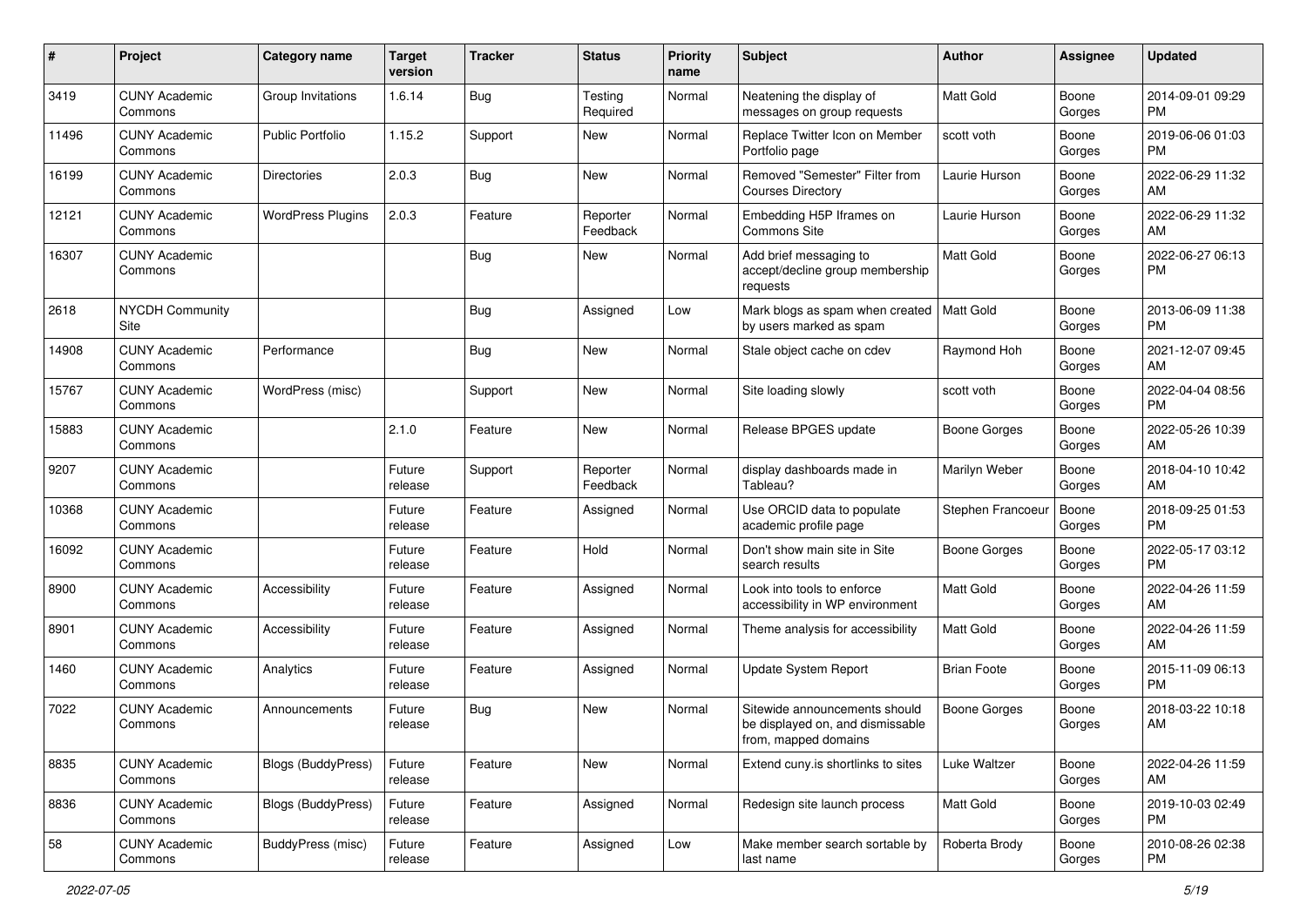| $\#$  | <b>Project</b>                  | <b>Category name</b>     | <b>Target</b><br>version | <b>Tracker</b> | <b>Status</b> | <b>Priority</b><br>name | <b>Subject</b>                                                    | <b>Author</b>       | Assignee        | <b>Updated</b>                |
|-------|---------------------------------|--------------------------|--------------------------|----------------|---------------|-------------------------|-------------------------------------------------------------------|---------------------|-----------------|-------------------------------|
| 377   | <b>CUNY Academic</b><br>Commons | <b>BuddyPress (misc)</b> | Future<br>release        | Feature        | Assigned      | Normal                  | Like buttons                                                      | <b>Matt Gold</b>    | Boone<br>Gorges | 2010-11-16 05:13<br><b>PM</b> |
| 435   | <b>CUNY Academic</b><br>Commons | BuddyPress (misc)        | Future<br>release        | Feature        | Assigned      | Normal                  | Include Avatar Images in Forum<br><b>Post Notification Emails</b> | <b>Matt Gold</b>    | Boone<br>Gorges | 2010-12-08 12:40<br><b>PM</b> |
| 500   | <b>CUNY Academic</b><br>Commons | BuddyPress (misc)        | Future<br>release        | Feature        | Assigned      | Normal                  | <b>Export Group Data</b>                                          | <b>Matt Gold</b>    | Boone<br>Gorges | 2010-12-19 12:09<br><b>PM</b> |
| 554   | <b>CUNY Academic</b><br>Commons | BuddyPress (misc)        | Future<br>release        | Feature        | Assigned      | Normal                  | Add Trackback notifications to<br>site-wide activity feed         | <b>Matt Gold</b>    | Boone<br>Gorges | 2015-11-09 06:19<br><b>PM</b> |
| 599   | <b>CUNY Academic</b><br>Commons | <b>BuddyPress (misc)</b> | Future<br>release        | Feature        | Assigned      | Normal                  | Consider adding rating plugins for<br><b>BuddyPress/BBPress</b>   | Matt Gold           | Boone<br>Gorges | 2011-08-22 06:50<br><b>PM</b> |
| 635   | <b>CUNY Academic</b><br>Commons | BuddyPress (misc)        | Future<br>release        | Feature        | Assigned      | Normal                  | Big Blue Button -<br>Videoconferencing in Groups and<br>Blogs     | Matt Gold           | Boone<br>Gorges | 2011-03-14 03:24<br><b>PM</b> |
| 2325  | <b>CUNY Academic</b><br>Commons | BuddyPress (misc)        | Future<br>release        | Feature        | Assigned      | Low                     | Profile should have separate fields<br>for first/last names       | local admin         | Boone<br>Gorges | 2015-11-09 06:09<br><b>PM</b> |
| 519   | <b>CUNY Academic</b><br>Commons | <b>BuddyPress Docs</b>   | Future<br>release        | Feature        | Assigned      | Low                     | TOC for individual docs - for new<br>BP "wiki-like" plugin        | scott voth          | Boone<br>Gorges | 2015-11-09 05:54<br><b>PM</b> |
| 618   | <b>CUNY Academic</b><br>Commons | <b>BuddyPress Docs</b>   | Future<br>release        | Feature        | Assigned      | Normal                  | <b>BuddyPress Docs: export formats</b>                            | <b>Boone Gorges</b> | Boone<br>Gorges | 2015-11-09 05:38<br><b>PM</b> |
| 1417  | <b>CUNY Academic</b><br>Commons | <b>BuddyPress Docs</b>   | Future<br>release        | Feature        | Assigned      | Low                     | Bulk actions for BuddyPress Docs                                  | <b>Boone Gorges</b> | Boone<br>Gorges | 2016-10-17 10:41<br><b>PM</b> |
| 1422  | <b>CUNY Academic</b><br>Commons | <b>BuddyPress Docs</b>   | Future<br>release        | Feature        | Assigned      | Normal                  | Make "created Doc" activity icons<br>non-mini                     | <b>Boone Gorges</b> | Boone<br>Gorges | 2015-11-09 05:48<br><b>PM</b> |
| 1744  | <b>CUNY Academic</b><br>Commons | <b>BuddyPress Docs</b>   | Future<br>release        | Feature        | Assigned      | Normal                  | Spreadsheet-style Docs                                            | Boone Gorges        | Boone<br>Gorges | 2015-11-09 06:13<br><b>PM</b> |
| 2523  | <b>CUNY Academic</b><br>Commons | <b>BuddyPress Docs</b>   | Future<br>release        | Feature        | Assigned      | Normal                  | Allow Users to Upload Images to<br><b>BP</b> Docs                 | Matt Gold           | Boone<br>Gorges | 2015-11-09 06:14<br><b>PM</b> |
| 6389  | <b>CUNY Academic</b><br>Commons | <b>BuddyPress Docs</b>   | Future<br>release        | Feature        | <b>New</b>    | Low                     | Make Discussion Area Visible<br>When Editing a Doc                | Luke Waltzer        | Boone<br>Gorges | 2016-10-21 04:16<br><b>PM</b> |
| 13466 | <b>CUNY Academic</b><br>Commons | Cavalcade                | Future<br>release        | Feature        | New           | Normal                  | Automated cleanup for duplicate<br>Cavalcade tasks                | Boone Gorges        | Boone<br>Gorges | 2020-10-13 05:24<br><b>PM</b> |
| 10226 | <b>CUNY Academic</b><br>Commons | Courses                  | Future<br>release        | Feature        | New           | Normal                  | Add "My Courses" to drop down<br>list                             | scott voth          | Boone<br>Gorges | 2021-11-19 12:42<br><b>PM</b> |
| 1165  | <b>CUNY Academic</b><br>Commons | <b>Email Invitations</b> | Future<br>release        | Feature        | Assigned      | Low                     | Allow saved lists of invitees under<br>Send Invites               | Boone Gorges        | Boone<br>Gorges | 2015-11-09 06:03<br><b>PM</b> |
| 1166  | <b>CUNY Academic</b><br>Commons | <b>Email Invitations</b> | Future<br>release        | Feature        | New           | Low                     | Better organizational tools for Sent   Boone Gorges<br>Invites    |                     | Boone<br>Gorges | 2015-11-09 06:02<br><b>PM</b> |
| 1167  | <b>CUNY Academic</b><br>Commons | <b>Email Invitations</b> | Future<br>release        | Feature        | <b>New</b>    | Low                     | Allow email invitations to be resent   Boone Gorges               |                     | Boone<br>Gorges | 2015-11-12 12:53<br>AM        |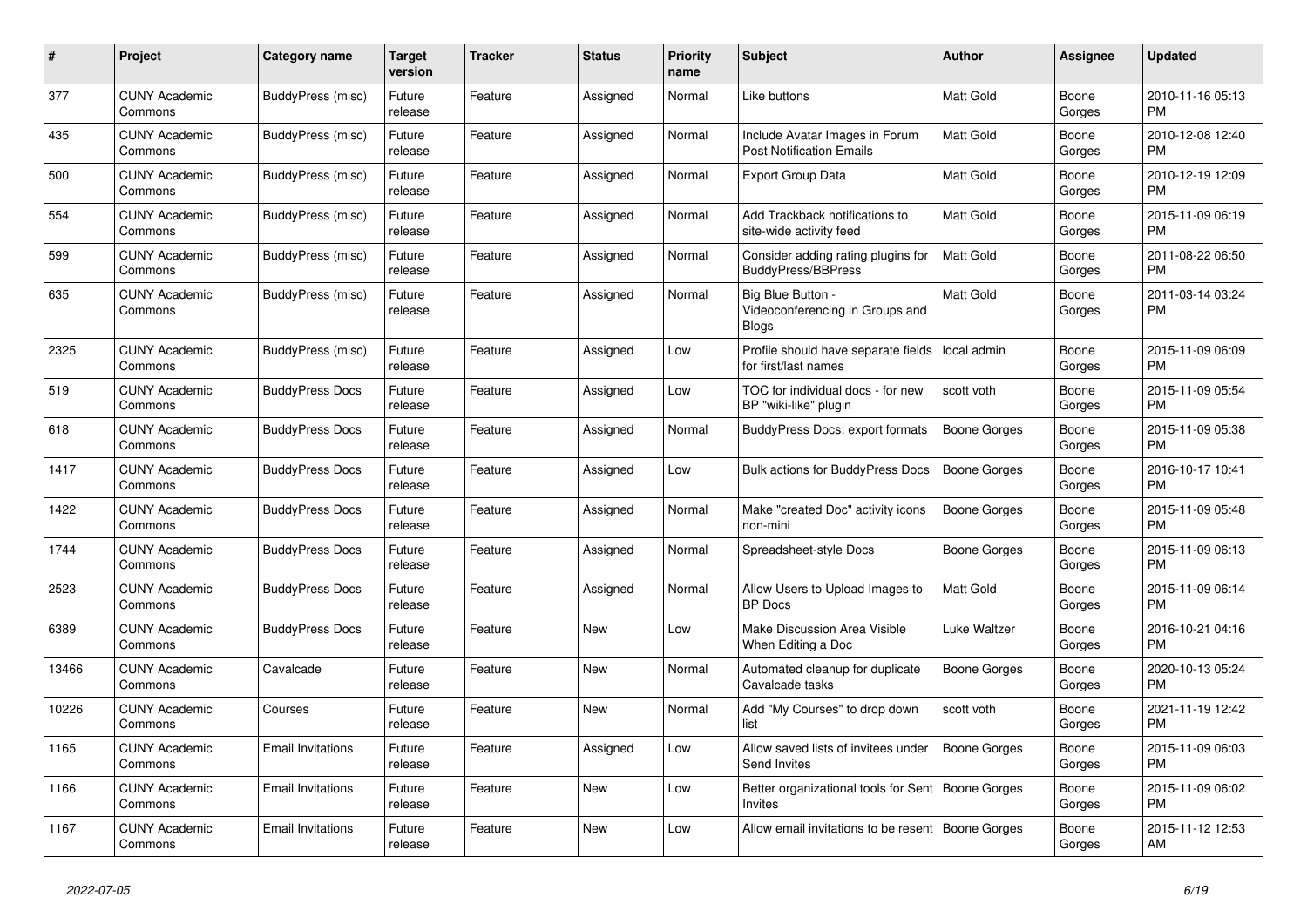| #     | Project                         | <b>Category name</b>       | <b>Target</b><br>version | <b>Tracker</b> | <b>Status</b> | <b>Priority</b><br>name | <b>Subject</b>                                                                      | <b>Author</b>    | Assignee        | <b>Updated</b>                |
|-------|---------------------------------|----------------------------|--------------------------|----------------|---------------|-------------------------|-------------------------------------------------------------------------------------|------------------|-----------------|-------------------------------|
| 12042 | <b>CUNY Academic</b><br>Commons | <b>Email Notifications</b> | Future<br>release        | Feature        | <b>New</b>    | Normal                  | Improved error logging for BPGES<br>send queue                                      | Boone Gorges     | Boone<br>Gorges | 2021-11-19 12:25<br><b>PM</b> |
| 15604 | <b>CUNY Academic</b><br>Commons | <b>Email Notifications</b> | Future<br>release        | Feature        | Assigned      | Normal                  | <b>Restructure Commons Group</b><br>Digest Email Messages                           | <b>Matt Gold</b> | Boone<br>Gorges | 2022-05-26 10:45<br>AM        |
| 3475  | <b>CUNY Academic</b><br>Commons | Events                     | Future<br>release        | Feature        | Assigned      | Normal                  | Request to add plugin to<br>streamline room<br>booking/appointment booking          | Naomi Barrettara | Boone<br>Gorges | 2014-12-01 05:14<br><b>PM</b> |
| 4053  | <b>CUNY Academic</b><br>Commons | Events                     | Future<br>release        | Feature        | Assigned      | Normal                  | Create new tab for past events                                                      | Matt Gold        | Boone<br>Gorges | 2015-05-12 02:10<br><b>PM</b> |
| 4238  | <b>CUNY Academic</b><br>Commons | Events                     | Future<br>release        | Feature        | Assigned      | Normal                  | Copy Events to Other Groups?                                                        | Matt Gold        | Boone<br>Gorges | 2015-07-02 10:08<br>AM        |
| 4481  | <b>CUNY Academic</b><br>Commons | Events                     | Future<br>release        | Feature        | <b>New</b>    | Normal                  | Group admins/mods should have<br>the ability to unlink an event from<br>the group   | Boone Gorges     | Boone<br>Gorges | 2017-04-24 03:53<br><b>PM</b> |
| 4592  | <b>CUNY Academic</b><br>Commons | Events                     | Future<br>release        | Design/UX      | New           | Normal                  | Event Creation - Venue Dropdown<br>Slow                                             | Samantha Raddatz | Boone<br>Gorges | 2015-09-14 04:56<br><b>PM</b> |
| 4903  | <b>CUNY Academic</b><br>Commons | Events                     | Future<br>release        | Design/UX      | Assigned      | Normal                  | Improving visual appearance of<br>event calendars                                   | <b>Matt Gold</b> | Boone<br>Gorges | 2016-10-13 11:51<br>AM        |
| 5696  | <b>CUNY Academic</b><br>Commons | Events                     | Future<br>release        | Feature        | Assigned      | Normal                  | Events Calendar - display options<br>calendar aggregation /                         | <b>Matt Gold</b> | Boone<br>Gorges | 2016-10-13 11:44<br>AM        |
| 11531 | <b>CUNY Academic</b><br>Commons | Events                     | Future<br>release        | Feature        | <b>New</b>    | Normal                  | Main Events calendar should<br>include non-public events that<br>user has access to | scott voth       | Boone<br>Gorges | 2019-06-11 10:00<br>AM        |
| 3580  | <b>CUNY Academic</b><br>Commons | Group Blogs                | Future<br>release        | Feature        | New           | Normal                  | Multiple blogs per group                                                            | Boone Gorges     | Boone<br>Gorges | 2018-02-20 02:02<br><b>PM</b> |
| 8756  | <b>CUNY Academic</b><br>Commons | Group Blogs                | Future<br>release        | Feature        | Hold          | Normal                  | Connect multiple blogs to one<br>group?                                             | <b>Matt Gold</b> | Boone<br>Gorges | 2017-09-30 10:42<br>AM        |
| 3080  | <b>CUNY Academic</b><br>Commons | <b>Group Files</b>         | Future<br>release        | Feature        | Assigned      | Low                     | Create a system to keep track of<br>file changes                                    | <b>Matt Gold</b> | Boone<br>Gorges | 2014-02-26 10:04<br><b>PM</b> |
| 12091 | <b>CUNY Academic</b><br>Commons | <b>Group Files</b>         | Future<br>release        | Feature        | <b>New</b>    | Normal                  | Improved pre-upload file validation<br>for bp-group-documents                       | Boone Gorges     | Boone<br>Gorges | 2019-11-14 01:21<br><b>PM</b> |
| 585   | <b>CUNY Academic</b><br>Commons | Group Forums               | Future<br>release        | Feature        | Assigned      | Normal                  | Merge Forum Topics                                                                  | Sarah Morgano    | Boone<br>Gorges | 2011-07-06 04:11<br><b>PM</b> |
| 3193  | <b>CUNY Academic</b><br>Commons | Group Forums               | Future<br>release        | Feature        | Assigned      | Normal                  | bbPress 2.x dynamic roles and<br><b>RBE</b>                                         | Boone Gorges     | Boone<br>Gorges | 2014-09-30 01:30<br><b>PM</b> |
| 2610  | <b>CUNY Academic</b><br>Commons | Group Invitations          | Future<br>release        | Feature        | Assigned      | Low                     | Request: Custom invitation<br>message to group invites                              | local admin      | Boone<br>Gorges | 2015-11-09 06:13<br><b>PM</b> |
| 3308  | <b>CUNY Academic</b><br>Commons | Group Invitations          | Future<br>release        | Feature        | Assigned      | Normal                  | Allow members to rescind group<br>invitations                                       | <b>Matt Gold</b> | Boone<br>Gorges | 2015-04-01 08:53<br><b>PM</b> |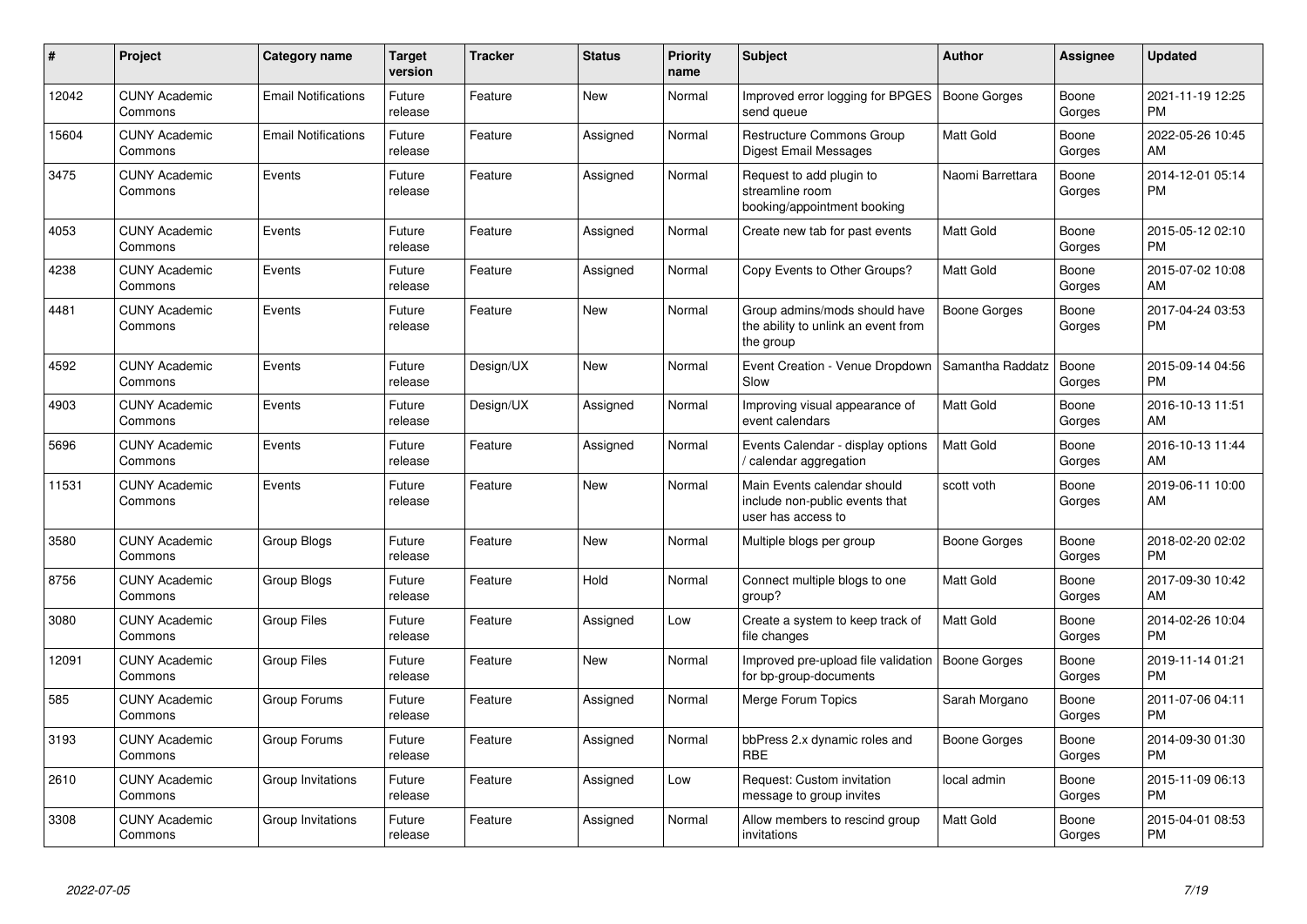| #     | Project                         | <b>Category name</b>    | <b>Target</b><br>version | <b>Tracker</b> | <b>Status</b>        | Priority<br>name | Subject                                                                                    | <b>Author</b>           | <b>Assignee</b> | <b>Updated</b>                |
|-------|---------------------------------|-------------------------|--------------------------|----------------|----------------------|------------------|--------------------------------------------------------------------------------------------|-------------------------|-----------------|-------------------------------|
| 13370 | <b>CUNY Academic</b><br>Commons | Group Library           | Future<br>release        | Feature        | <b>New</b>           | Normal           | Library bulk deletion and folder<br>editing                                                | Colin McDonald          | Boone<br>Gorges | 2020-10-13 10:41<br>AM.       |
| 14309 | <b>CUNY Academic</b><br>Commons | Group Library           | Future<br>release        | Feature        | New                  | Normal           | Better handling of<br>bp group document file download<br>attempts when file is not present | <b>Boone Gorges</b>     | Boone<br>Gorges | 2021-11-19 12:28<br><b>PM</b> |
| 1888  | <b>CUNY Academic</b><br>Commons | Home Page               | Future<br>release        | Feature        | Assigned             | Normal           | Refactor BP MPO Activity Filter to<br>support proper pagination                            | Sarah Morgano           | Boone<br>Gorges | 2014-05-01 07:11<br><b>PM</b> |
| 4980  | <b>CUNY Academic</b><br>Commons | Home Page               | Future<br>release        | Feature        | Assigned             | Normal           | CAC Featured Content -- Adding<br>Randomization                                            | Matt Gold               | Boone<br>Gorges | 2016-12-12 03:01<br><b>PM</b> |
| 5234  | <b>CUNY Academic</b><br>Commons | Membership              | Future<br>release        | Feature        | Assigned             | Normal           | Write Unconfirmed patch for WP                                                             | Boone Gorges            | Boone<br>Gorges | 2016-10-24 11:18<br>AM        |
| 9895  | <b>CUNY Academic</b><br>Commons | Onboarding              | Future<br>release        | Feature        | Assigned             | Normal           | Add "Accept Invitation"<br>link/button/function to Group<br>and/or Site invitation emails? | Luke Waltzer            | Boone<br>Gorges | 2018-06-07 12:42<br><b>PM</b> |
| 2013  | <b>CUNY Academic</b><br>Commons | <b>Public Portfolio</b> | Future<br>release        | Feature        | Assigned             | Low              | Have Profile Privacy Options show<br>up only for filled-in fields                          | Matt Gold               | Boone<br>Gorges | 2015-11-09 06:09<br><b>PM</b> |
| 2753  | <b>CUNY Academic</b><br>Commons | <b>Public Portfolio</b> | Future<br>release        | Feature        | New                  | Normal           | Create actual actual tagification in<br>academic interests and other<br>fields             | Micki Kaufman           | Boone<br>Gorges | 2015-01-05 08:52<br><b>PM</b> |
| 3042  | <b>CUNY Academic</b><br>Commons | <b>Public Portfolio</b> | Future<br>release        | Feature        | Assigned             | Normal           | Browsing member interests                                                                  | <b>Matt Gold</b>        | Boone<br>Gorges | 2015-03-21 09:04<br><b>PM</b> |
| 3048  | <b>CUNY Academic</b><br>Commons | <b>Public Portfolio</b> | Future<br>release        | Feature        | New                  | Low              | Images for rich text profile fields                                                        | <b>Boone Gorges</b>     | Boone<br>Gorges | 2014-02-19 12:56<br><b>PM</b> |
| 3220  | <b>CUNY Academic</b><br>Commons | Public Portfolio        | Future<br>release        | Feature        | Assigned             | Normal           | Add indent/outdent option to<br>Formatting Buttons on Profile<br>Page                      | <b>Matt Gold</b>        | Boone<br>Gorges | 2014-05-21 10:39<br>PM        |
| 3768  | <b>CUNY Academic</b><br>Commons | <b>Public Portfolio</b> | Future<br>release        | Feature        | Assigned             | Normal           | Institutions/Past positions on<br>public portfolios                                        | Matt Gold               | Boone<br>Gorges | 2018-04-23 10:44<br>AM.       |
| 14184 | <b>CUNY Academic</b><br>Commons | <b>Public Portfolio</b> | Future<br>release        | Feature        | New                  | Normal           | Centralized mechanism for storing<br>Campus affiliations                                   | <b>Boone Gorges</b>     | Boone<br>Gorges | 2022-01-04 11:35<br>AM        |
| 6014  | <b>CUNY Academic</b><br>Commons | Publicity               | Future<br>release        | Publicity      | Reporter<br>Feedback | Normal           | Google search listing                                                                      | Matt Gold               | Boone<br>Gorges | 2016-09-21 03:48<br><b>PM</b> |
| 11945 | <b>CUNY Academic</b><br>Commons | Reckoning               | Future<br>release        | Feature        | Reporter<br>Feedback | Normal           | Add Comments bubble to<br>Reckoning views                                                  | Boone Gorges            | Boone<br>Gorges | 2019-11-12 05:14<br><b>PM</b> |
| 3002  | <b>CUNY Academic</b><br>Commons | Search                  | Future<br>release        | Feature        | Assigned             | Normal           | Overhaul CAC search by using<br>external search appliance                                  | <b>Boone Gorges</b>     | Boone<br>Gorges | 2020-07-15 03:05<br>PM.       |
| 5052  | <b>CUNY Academic</b><br>Commons | Social Paper            | Future<br>release        | Feature        | New                  | Low              | Sentence by sentence or line by<br>line comments (SP suggestion #3)                        | Marilyn Weber           | Boone<br>Gorges | 2016-02-11 10:24<br><b>PM</b> |
| 5182  | <b>CUNY Academic</b><br>Commons | Social Paper            | Future<br>release        | Design/UX      | New                  | Normal           | "Publishing" a private paper on<br>social paper?                                           | Raffi<br>Khatchadourian | Boone<br>Gorges | 2016-10-13 04:12<br><b>PM</b> |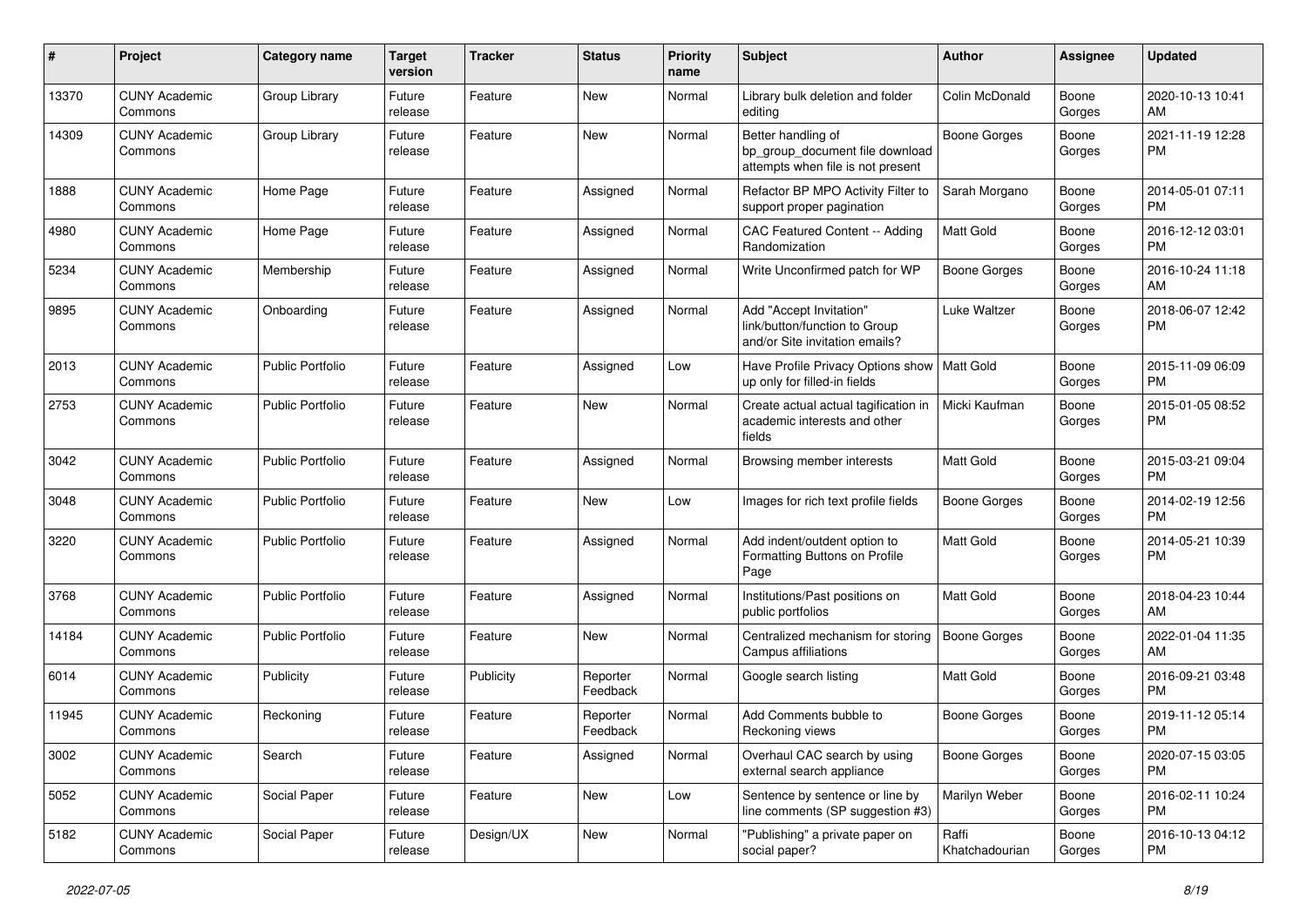| #     | Project                         | <b>Category name</b>     | <b>Target</b><br>version | <b>Tracker</b> | <b>Status</b>        | <b>Priority</b><br>name | <b>Subject</b>                                                                                  | <b>Author</b>       | <b>Assignee</b> | <b>Updated</b>                |
|-------|---------------------------------|--------------------------|--------------------------|----------------|----------------------|-------------------------|-------------------------------------------------------------------------------------------------|---------------------|-----------------|-------------------------------|
| 7663  | <b>CUNY Academic</b><br>Commons | Social Paper             | Future<br>release        | Bug            | <b>New</b>           | Normal                  | Social Paper notifications not<br>formatted correctly on secondary<br>sites                     | <b>Boone Gorges</b> | Boone<br>Gorges | 2018-04-16 03:52<br>PM.       |
| 7981  | <b>CUNY Academic</b><br>Commons | Social Paper             | Future<br>release        | Bug            | <b>New</b>           | Normal                  | Social Paper comments should<br>not go to spam                                                  | Luke Waltzer        | Boone<br>Gorges | 2018-04-16 03:52<br>PM.       |
| 8675  | <b>CUNY Academic</b><br>Commons | User Onboarding          | Future<br>release        | Bug            | Reporter<br>Feedback | Low                     | Add new User search screen calls<br>for the input of email address but<br>doesn't work with one | Paul Hebert         | Boone<br>Gorges | 2017-10-11 11:17<br>AM        |
| 287   | <b>CUNY Academic</b><br>Commons | WordPress (misc)         | Future<br>release        | Feature        | Assigned             | Normal                  | Create troubleshooting tool for<br>account sign-up                                              | <b>Matt Gold</b>    | Boone<br>Gorges | 2015-11-09 06:17<br>PM.       |
| 1508  | <b>CUNY Academic</b><br>Commons | WordPress (misc)         | Future<br>release        | Feature        | Assigned             | Normal                  | Share login cookies across<br>mapped domains                                                    | Boone Gorges        | Boone<br>Gorges | 2012-07-02 12:12<br>PM.       |
| 3759  | <b>CUNY Academic</b><br>Commons | WordPress (misc)         | Future<br>release        | Feature        | Assigned             | Normal                  | Review Interface for Adding Users<br>to Blogs                                                   | <b>Matt Gold</b>    | Boone<br>Gorges | 2015-03-24 05:52<br>PM.       |
| 13835 | <b>CUNY Academic</b><br>Commons | WordPress (misc)         | Future<br>release        | Feature        | New                  | Normal                  | Allow OneSearch widget to have<br>'CUNY' as campus                                              | Boone Gorges        | Boone<br>Gorges | 2021-11-19 12:39<br><b>PM</b> |
| 14113 | <b>CUNY Academic</b><br>Commons | WordPress (misc)         | Future<br>release        | Bug            | Hold                 | Normal                  | Block Editor Not Working on this<br>page - Json error                                           | scott voth          | Boone<br>Gorges | 2021-03-05 11:01<br>AM.       |
| 658   | <b>CUNY Academic</b><br>Commons | <b>WordPress Plugins</b> | Future<br>release        | Feature        | Assigned             | Normal                  | Rebulid Sitewide Tag Suggestion                                                                 | Matt Gold           | Boone<br>Gorges | 2015-01-05 08:47<br><b>PM</b> |
| 1562  | <b>CUNY Academic</b><br>Commons | <b>WordPress Plugins</b> | Future<br>release        | Feature        | Assigned             | Low                     | Play with NYT Collaborative<br><b>Authoring Tool</b>                                            | <b>Matt Gold</b>    | Boone<br>Gorges | 2015-01-05 08:47<br>PM.       |
| 2223  | <b>CUNY Academic</b><br>Commons | <b>WordPress Plugins</b> | Future<br>release        | Feature        | Assigned             | Low                     | Add Participad to the CUNY<br><b>Academic Commons</b>                                           | <b>Matt Gold</b>    | Boone<br>Gorges | 2014-09-17 10:03<br><b>PM</b> |
| 9211  | <b>CUNY Academic</b><br>Commons | <b>WordPress Plugins</b> | Future<br>release        | Support        | Reporter<br>Feedback | Normal                  | Auto-Role Setting in Forum Plugin<br>Causing Some Confusion                                     | Luke Waltzer        | Boone<br>Gorges | 2018-03-13 11:44<br>AM        |
| 9289  | <b>CUNY Academic</b><br>Commons | <b>WordPress Plugins</b> | Future<br>release        | Bug            | Reporter<br>Feedback | Normal                  | Email Users Plugin                                                                              | Laurie Hurson       | Boone<br>Gorges | 2018-10-24 12:34<br>PM.       |
| 9926  | <b>CUNY Academic</b><br>Commons | <b>WordPress Plugins</b> | Future<br>release        | <b>Bug</b>     | New                  | Normal                  | twitter-mentions-as-comments<br>cron jobs can run long                                          | <b>Boone Gorges</b> | Boone<br>Gorges | 2018-10-24 12:34<br><b>PM</b> |
| 9947  | <b>CUNY Academic</b><br>Commons | <b>WordPress Plugins</b> | Future<br>release        | Feature        | Reporter<br>Feedback | Normal                  | Install H5P quiz plugin                                                                         | Matt Gold           | Boone<br>Gorges | 2018-09-11 11:01<br>AM.       |
| 14987 | <b>CUNY Academic</b><br>Commons | <b>WordPress Plugins</b> | Future<br>release        | Bug            | New                  | Normal                  | Elementor update causes<br>database freeze-up                                                   | Boone Gorges        | Boone<br>Gorges | 2021-11-29 12:02<br>PM        |
| 10678 | <b>CUNY Academic</b><br>Commons |                          | Not tracked              | Bug            | Reporter<br>Feedback | High                    | Newsletter Plugin Not Sending<br>Out Newsletters                                                | Mark Webb           | Boone<br>Gorges | 2019-09-16 09:38<br>PM.       |
| 12911 | <b>CUNY Academic</b><br>Commons |                          | Not tracked              | Feature        | New                  | Normal                  | Block access to xmlrpc.php based<br>on User-Agent                                               | Boone Gorges        | Boone<br>Gorges | 2020-06-09 05:12<br><b>PM</b> |
| 13949 | <b>CUNY Academic</b><br>Commons |                          | Not tracked              | Bug            | New                  | Normal                  | Continued debugging of runaway<br>MySQL connections                                             | Matt Gold           | Boone<br>Gorges | 2021-09-14 10:42<br>AM        |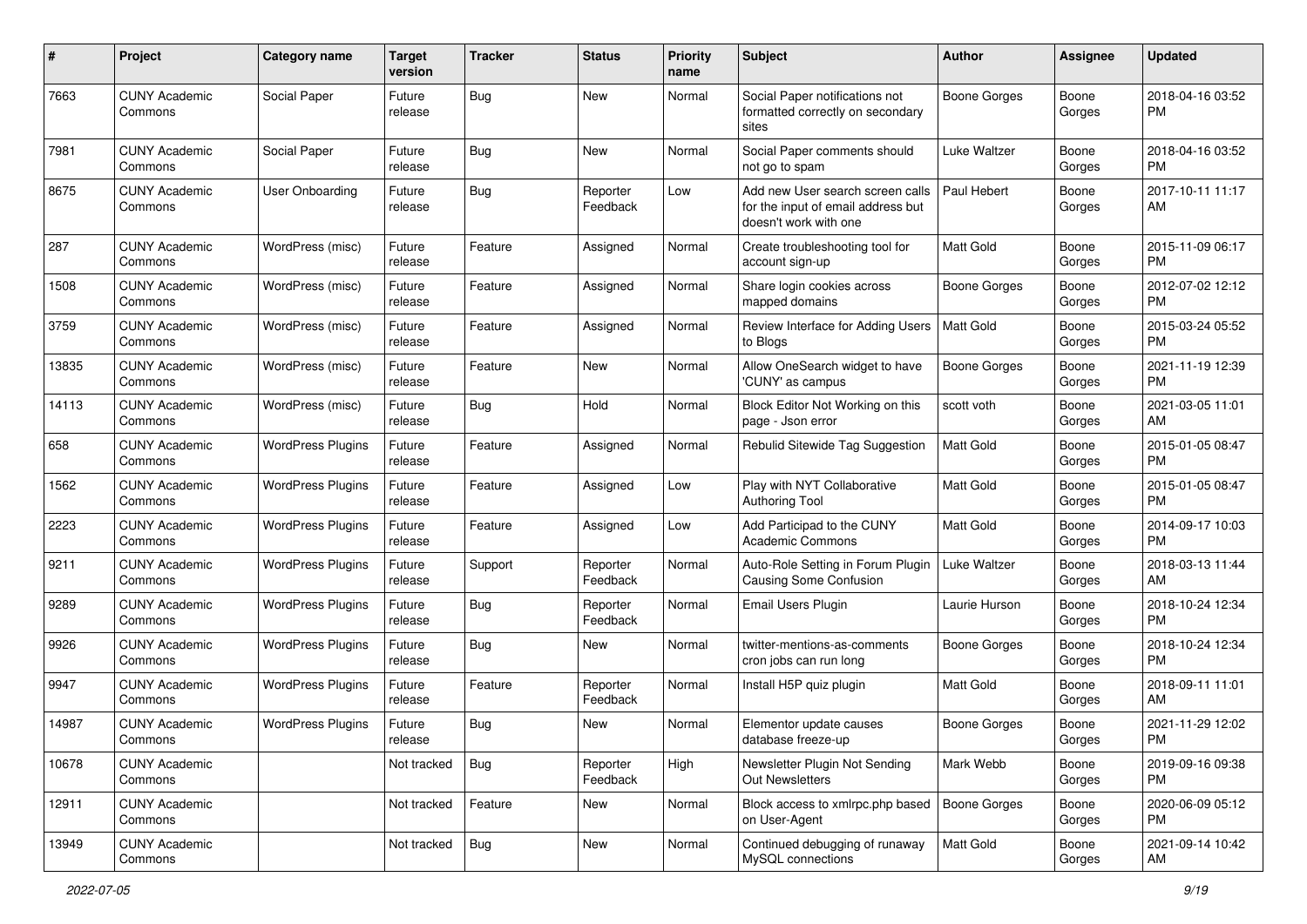| #     | Project                         | <b>Category name</b>           | Target<br>version | <b>Tracker</b> | <b>Status</b>        | Priority<br>name | <b>Subject</b>                                                              | <b>Author</b>           | Assignee        | <b>Updated</b>                |
|-------|---------------------------------|--------------------------------|-------------------|----------------|----------------------|------------------|-----------------------------------------------------------------------------|-------------------------|-----------------|-------------------------------|
| 14504 | <b>CUNY Academic</b><br>Commons |                                | Not tracked       | Publicity      | Reporter<br>Feedback | Normal           | Adding showcases to home page<br>menu                                       | Laurie Hurson           | Boone<br>Gorges | 2022-01-19 03:26<br>PM.       |
| 15210 | <b>CUNY Academic</b><br>Commons | Analytics                      | Not tracked       | Design/UX      | New                  | Normal           | Google Analytics improvements                                               | Colin McDonald          | Boone<br>Gorges | 2022-05-24 10:47<br>AM.       |
| 12438 | <b>CUNY Academic</b><br>Commons | Courses                        | Not tracked       | <b>Bug</b>     | <b>New</b>           | Normal           | Site appearing twice                                                        | Laurie Hurson           | Boone<br>Gorges | 2020-02-18 01:34<br><b>PM</b> |
| 9979  | <b>CUNY Academic</b><br>Commons | <b>Email Notifications</b>     | Not tracked       | <b>Bug</b>     | Reporter<br>Feedback | Normal           | Reports of slow email activation<br>emails                                  | Matt Gold               | Boone<br>Gorges | 2018-08-29 09:40<br><b>PM</b> |
| 3230  | <b>CUNY Academic</b><br>Commons | Internal Tools and<br>Workflow | Not tracked       | Feature        | Assigned             | High             | Scripts for quicker<br>provisioning/updating of<br>development environments | Boone Gorges            | Boone<br>Gorges | 2016-01-26 04:54<br><b>PM</b> |
| 10794 | <b>CUNY Academic</b><br>Commons | Performance                    | Not tracked       | <b>Bug</b>     | <b>New</b>           | Normal           | Memcached connection<br>occasionally breaks                                 | Boone Gorges            | Boone<br>Gorges | 2018-12-06 03:30<br>PM.       |
| 15242 | <b>CUNY Academic</b><br>Commons | Performance                    | Not tracked       | Bug            | Reporter<br>Feedback | Normal           | Slugist site                                                                | Raffi<br>Khatchadourian | Boone<br>Gorges | 2022-02-07 11:14<br>AM        |
| 3615  | <b>CUNY Academic</b><br>Commons | Redmine                        | Not tracked       | Feature        | New                  | Low              | Create Redmine issues via email                                             | Dominic Giglio          | Boone<br>Gorges | 2017-11-16 11:36<br>AM        |
| 9941  | <b>CUNY Academic</b><br>Commons | Wiki                           | Not tracked       | Support        | Assigned             | Normal           | Wiki functionality                                                          | <b>Matt Gold</b>        | Boone<br>Gorges | 2018-06-26 10:57<br>AM        |
| 11386 | <b>CUNY Academic</b><br>Commons | WordPress - Media              | Not tracked       | Support        | Reporter<br>Feedback | Normal           | disappearing images                                                         | scott voth              | Boone<br>Gorges | 2019-05-14 10:32<br>AM        |
| 11449 | <b>CUNY Academic</b><br>Commons | WordPress - Media              | Not tracked       | Support        | Reporter<br>Feedback | Normal           | Cloning Media Library for JITP<br>from Staging to Production Site           | Patrick DeDauw          | Boone<br>Gorges | 2019-05-13 12:00<br><b>PM</b> |
| 14483 | <b>CUNY Academic</b><br>Commons | WordPress - Media              | Not tracked       | Bug            | Reporter<br>Feedback | Normal           | Wordpress PDF Embed Stopped<br>Working after JITP Media Clone               | Patrick DeDauw          | Boone<br>Gorges | 2021-05-20 01:51<br><b>PM</b> |
| 10040 | <b>CUNY Academic</b><br>Commons | WordPress (misc)               | Not tracked       | <b>Bug</b>     | Reporter<br>Feedback | Normal           | User doesn't see full list of themes                                        | <b>Matt Gold</b>        | Boone<br>Gorges | 2018-07-25 10:12<br>AM        |
| 9515  | <b>CUNY Academic</b><br>Commons | <b>WordPress Plugins</b>       | Not tracked       | <b>Bug</b>     | Reporter<br>Feedback | Normal           | Text to Speech plugin - "More<br>Slowly" checkbox not working               | scott voth              | Boone<br>Gorges | 2018-06-13 02:26<br><b>PM</b> |
| 860   | <b>CUNY Academic</b><br>Commons | Design                         | Future<br>release | Design/UX      | Assigned             | Normal           | <b>Standardize Button Treatment</b><br>Across the Commons                   | Chris Stein             | Chris Stein     | 2014-05-01 09:45<br><b>AM</b> |
| 2754  | <b>CUNY Academic</b><br>Commons | Design                         | Future<br>release | Feature        | Assigned             | Normal           | Determine strategy for CAC logo<br>handling in top header                   | Micki Kaufman           | Chris Stein     | 2015-01-05 08:53<br><b>PM</b> |
| 3354  | <b>CUNY Academic</b><br>Commons | <b>Group Files</b>             | Future<br>release | Feature        | Assigned             | Low              | Allow Group Download of Multiple<br><b>Selected Files</b>                   | <b>Matt Gold</b>        | Chris Stein     | 2014-08-01 08:50<br>AM        |
| 3059  | <b>CUNY Academic</b><br>Commons | Group Forums                   | Future<br>release | Design/UX      | New                  | Normal           | Forum Post Permissable Content<br><b>Explanatory Text</b>                   | Chris Stein             | Chris Stein     | 2015-04-02 11:27<br>AM        |
| 1544  | <b>CUNY Academic</b><br>Commons | Groups (misc)                  | Future<br>release | Feature        | Reporter<br>Feedback | Normal           | Group Filtering and Sorting                                                 | <b>Matt Gold</b>        | Chris Stein     | 2019-03-01 02:25<br><b>PM</b> |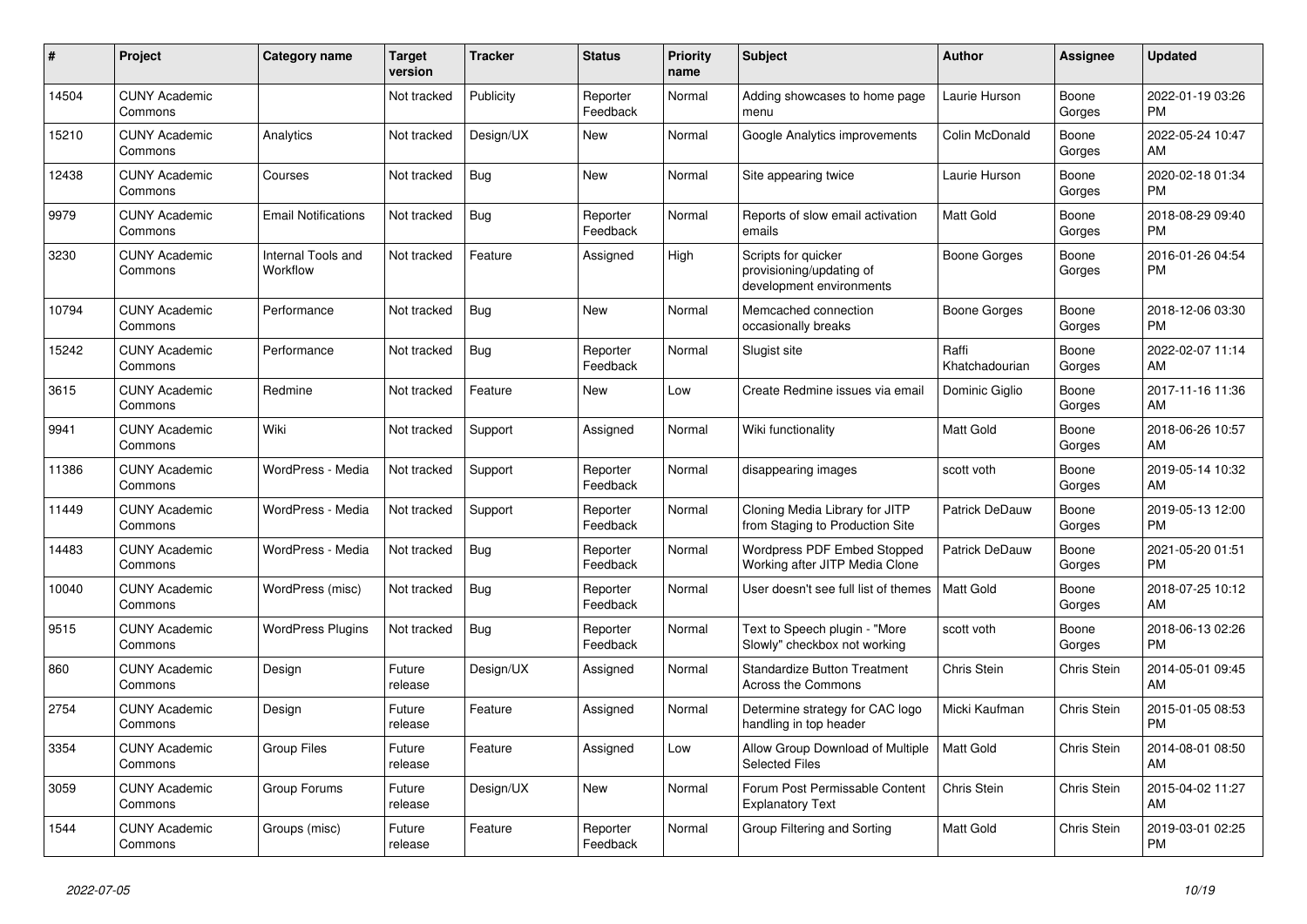| #     | Project                                                                 | <b>Category name</b>           | <b>Target</b><br>version | <b>Tracker</b> | <b>Status</b> | <b>Priority</b><br>name | <b>Subject</b>                                                      | <b>Author</b>    | Assignee            | <b>Updated</b>                |
|-------|-------------------------------------------------------------------------|--------------------------------|--------------------------|----------------|---------------|-------------------------|---------------------------------------------------------------------|------------------|---------------------|-------------------------------|
| 3330  | <b>CUNY Academic</b><br>Commons                                         | My Commons                     | Future<br>release        | Feature        | Assigned      | Normal                  | "Commons Information" tool                                          | Boone Gorges     | Chris Stein         | 2014-09-22 08:46<br><b>PM</b> |
| 9028  | <b>CUNY Academic</b><br>Commons                                         | Onboarding                     | Future<br>release        | Feature        | Assigned      | Normal                  | suggest groups to new members<br>during the registration process    | <b>Matt Gold</b> | Chris Stein         | 2018-10-24 12:34<br><b>PM</b> |
| 2832  | <b>CUNY Academic</b><br>Commons                                         | <b>Public Portfolio</b>        | Future<br>release        | Feature        | Assigned      | Normal                  | Improve interface for (not)<br>auto-linking profile fields          | Boone Gorges     | Chris Stein         | 2015-01-05 08:52<br><b>PM</b> |
| 2881  | <b>CUNY Academic</b><br>Commons                                         | <b>Public Portfolio</b>        | Future<br>release        | Feature        | Assigned      | Normal                  | Redesign the UX for Profiles                                        | Chris Stein      | Chris Stein         | 2016-10-13 12:45<br><b>PM</b> |
| 3770  | <b>CUNY Academic</b><br>Commons                                         | <b>Public Portfolio</b>        | Future<br>release        | Feature        | Assigned      | Normal                  | Improve Layout/Formatting of<br>Positions Area on Public Portfolios | Matt Gold        | Chris Stein         | 2015-04-01 09:17<br><b>PM</b> |
| 5827  | <b>CUNY Academic</b><br>Commons                                         | <b>Public Portfolio</b>        | Future<br>release        | Bug            | Assigned      | Normal                  | Academic Interests square bracket<br>links not working              | scott voth       | Chris Stein         | 2016-08-11 11:59<br><b>PM</b> |
| 10354 | <b>CUNY Academic</b><br>Commons                                         | <b>Public Portfolio</b>        | Future<br>release        | Feature        | <b>New</b>    | Normal                  | Opt out of Having a Profile Page                                    | scott voth       | Chris Stein         | 2020-05-12 10:43<br>AM        |
| 365   | <b>CUNY Academic</b><br>Commons                                         | WordPress (misc)               | Future<br>release        | Feature        | Assigned      | Normal                  | <b>Create Mouseover Tooltips</b><br>throughout Site                 | <b>Matt Gold</b> | Chris Stein         | 2015-11-09 06:18<br><b>PM</b> |
| 8078  | <b>CUNY Academic</b><br>Commons                                         | <b>WordPress Plugins</b>       | Future<br>release        | System Upgrade | Assigned      | Normal                  | CommentPress Updates                                                | Margaret Galvan  | Christian<br>Wach   | 2017-05-08 03:49<br><b>PM</b> |
| 13199 | <b>CUNY Academic</b><br>Commons                                         | Group Forums                   | Future<br>release        | Feature        | <b>New</b>    | Normal                  | Favoring Groups over bbPress<br>plugin                              | Colin McDonald   | Colin<br>McDonald   | 2021-11-19 12:28<br><b>PM</b> |
| 4438  | <b>CUNY Academic</b><br>Commons                                         | Events                         | Future<br>release        | Bug            | Assigned      | Normal                  | Events Calendar - Export<br><b>Recurring Events</b>                 | scott voth       | Daniel Jones        | 2016-05-23 04:25<br><b>PM</b> |
| 5268  | <b>CUNY Academic</b><br>Commons                                         | Group Forums                   | Future<br>release        | Bug            | Assigned      | Normal                  | Long-time to post to multiple<br>groups                             | Luke Waltzer     | Daniel Jones        | 2016-09-07 06:31<br><b>PM</b> |
| 1983  | <b>CUNY Academic</b><br>Commons                                         | Home Page                      | Future<br>release        | Feature        | Assigned      | Low                     | Media Library integration with<br><b>Featured Content plugin</b>    | Boone Gorges     | Dominic<br>Giglio   | 2014-03-17 10:34<br>AM        |
| 940   | <b>CUNY Academic</b><br>Commons                                         | Redmine                        | Future<br>release        | Feature        | Assigned      | Low                     | Communication with users after<br>releases                          | <b>Matt Gold</b> | Dominic<br>Giglio   | 2012-09-09 04:36<br><b>PM</b> |
| 2167  | <b>CUNY Academic</b><br>Commons                                         | WordPress (misc)               | Future<br>release        | Bug            | Assigned      | Normal                  | CAC-Livestream Plugin Issues                                        | Michael Smith    | Dominic<br>Giglio   | 2015-01-02 03:06<br><b>PM</b> |
| 412   | <b>CUNY Academic</b><br>Commons                                         | <b>WordPress Themes</b>        | Future<br>release        | Feature        | Assigned      | Normal                  | <b>Featured Themes</b>                                              | <b>Matt Gold</b> | Dominic<br>Giglio   | 2015-01-05 08:44<br><b>PM</b> |
| 12062 | AD/O365 Transition<br>from NonMatric to<br><b>Matriculated Students</b> |                                |                          | Feature        | In Progress   | Normal                  | create solution and console<br>project                              | Emilio Rodriguez | Emilio<br>Rodriguez | 2019-11-12 03:56<br><b>PM</b> |
| 9835  | <b>CUNY Academic</b><br>Commons                                         | Group Forums                   | Future<br>release        | Bug            | Assigned      | Normal                  | add a "like" function?                                              | Marilyn Weber    | <b>Erik Trainer</b> | 2018-06-05 01:49<br><b>PM</b> |
| 13891 | <b>CUNY Academic</b><br>Commons                                         | Internal Tools and<br>Workflow | 2.1.0                    | Feature        | <b>New</b>    | Normal                  | Migrate automated linting to<br>GitHub Actions                      | Boone Gorges     | Jeremy Felt         | 2022-06-29 11:13<br>AM        |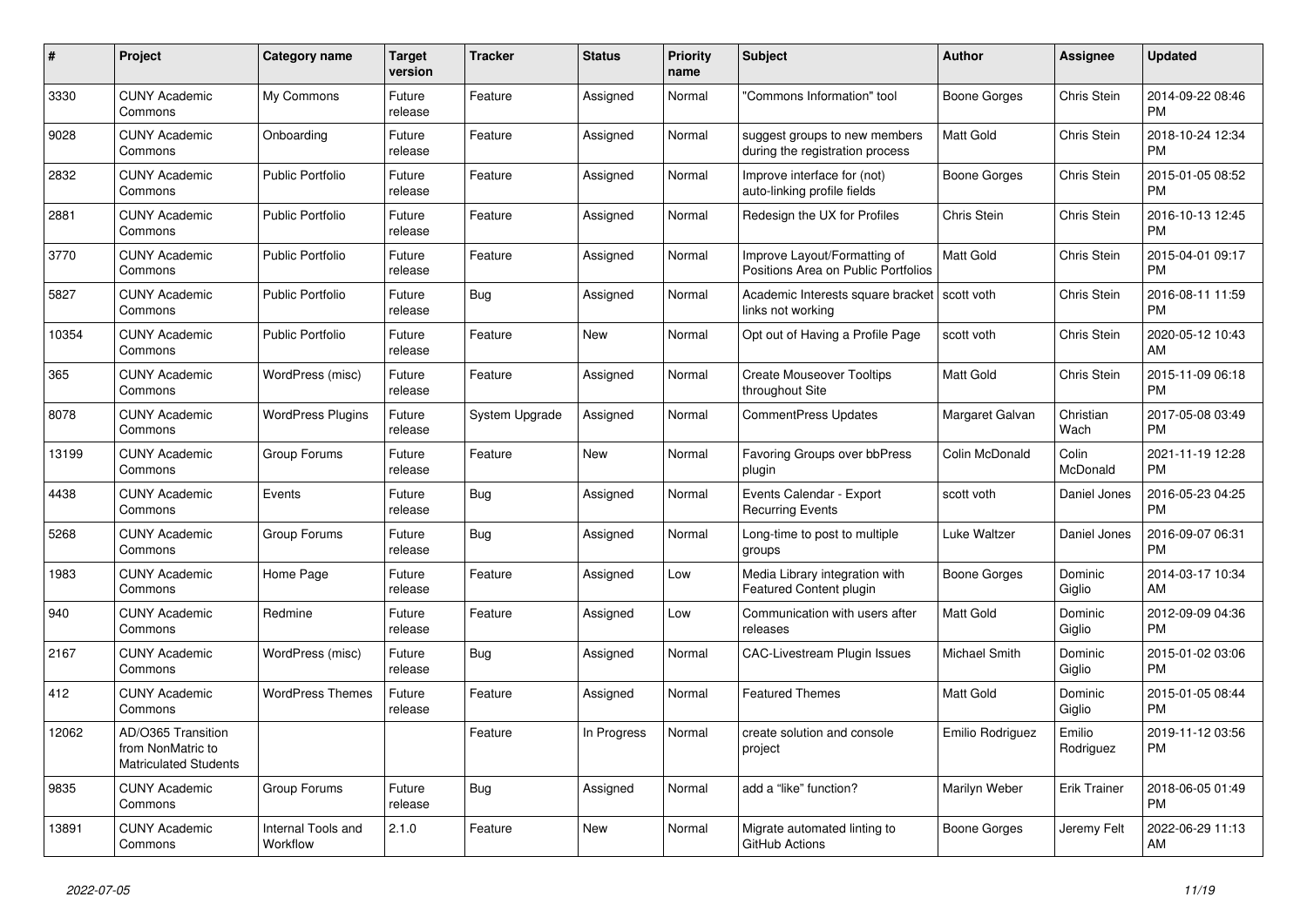| #     | Project                         | <b>Category name</b>           | <b>Target</b><br>version | Tracker       | <b>Status</b>        | <b>Priority</b><br>name | <b>Subject</b>                                                                        | <b>Author</b>             | <b>Assignee</b>    | <b>Updated</b>                |
|-------|---------------------------------|--------------------------------|--------------------------|---------------|----------------------|-------------------------|---------------------------------------------------------------------------------------|---------------------------|--------------------|-------------------------------|
| 15194 | <b>CUNY Academic</b><br>Commons | Internal Tools and<br>Workflow | 2.1.0                    | Feature       | New                  | Normal                  | PHPCS sniff for un-restored<br>switch to blog() calls                                 | Boone Gorges              | Jeremy Felt        | 2022-05-26 10:45<br>AM        |
| 13331 | <b>CUNY Academic</b><br>Commons | Site cloning                   | Future<br>release        | Bug           | New                  | Normal                  | Combine Site Template and Clone<br>operations                                         | Boone Gorges              | Jeremy Felt        | 2021-11-19 12:39<br><b>PM</b> |
| 12446 | <b>CUNY Academic</b><br>Commons | Groups (misc)                  | Future<br>release        | Feature       | Reporter<br>Feedback | Normal                  | Toggle default site to group forum<br>posting                                         | Laurie Hurson             | Laurie Hurson      | 2020-03-10 11:57<br>AM        |
| 11517 | <b>CUNY Academic</b><br>Commons |                                | Not tracked              | Feature       | Assigned             | Normal                  | wp-accessibility plugin should not<br>strip 'target=" blank" by default               | <b>Boone Gorges</b>       | Laurie Hurson      | 2019-09-24 09:57<br>AM        |
| 11879 | <b>CUNY Academic</b><br>Commons |                                | Not tracked              | Bug           | New                  | Normal                  | Hypothesis comments appearing<br>on multiple, different pdfs across<br>blogs          | Laurie Hurson             | Laurie Hurson      | 2019-09-19 02:39<br><b>PM</b> |
| 14475 | <b>CUNY Academic</b><br>Commons |                                | Not tracked              | Publicity     | <b>New</b>           | Normal                  | <b>OER Showcase Page</b>                                                              | Laurie Hurson             | Laurie Hurson      | 2021-09-14 10:46<br>AM        |
| 8666  | <b>CUNY Academic</b><br>Commons | Teaching                       | Not tracked              | Documentation | Assigned             | Normal                  | Create Teaching on the Commons<br>Resource Page                                       | Matt Gold                 | Laurie Hurson      | 2019-09-23 03:16<br><b>PM</b> |
| 6078  | <b>CUNY Academic</b><br>Commons | Blogs (BuddyPress)             | Future<br>release        | Feature       | New                  | Normal                  | Explore Adding Network Blog<br>Metadata Plugin                                        | Luke Waltzer              | Luke Waltzer       | 2016-10-11 10:29<br><b>PM</b> |
| 5955  | <b>CUNY Academic</b><br>Commons | Outreach                       | Future<br>release        | Feature       | Assigned             | Normal                  | Create auto-newsletter for<br>commons members                                         | <b>Matt Gold</b>          | Luke Waltzer       | 2016-08-30 10:34<br>AM.       |
| 2666  | <b>CUNY Academic</b><br>Commons | About page                     | Not tracked              | Documentation | Assigned             | Normal                  | <b>Update About Text</b>                                                              | Chris Stein               | Luke Waltzer       | 2016-03-04 11:19<br>AM        |
| 8211  | <b>CUNY Academic</b><br>Commons | <b>WordPress Themes</b>        | Future<br>release        | Feature       | New                  | Normal                  | Theme Suggestions: Material<br>Design-Inspired Themes                                 | Margaret Galvan           | Margaret<br>Galvan | 2017-08-07 02:48<br><b>PM</b> |
| 7828  | <b>CUNY Academic</b><br>Commons |                                | Not tracked              | Feature       | Assigned             | Normal                  | Theme Assessment 2017                                                                 | Margaret Galvan           | Margaret<br>Galvan | 2017-05-02 10:41<br><b>PM</b> |
| 12392 | <b>CUNY Academic</b><br>Commons | Help/Codex                     | Not tracked              | Documentation | New                  | Normal                  | <b>Updates to Common Commons</b><br>Questions on Help Page                            | scott voth                | Margaret<br>Galvan | 2020-02-11 10:53<br>AM        |
| 6298  | <b>CUNY Academic</b><br>Commons | User Experience                | Not tracked              | Design/UX     | Assigned             | Normal                  | Examine data from survey                                                              | <b>Matt Gold</b>          | Margaret<br>Galvan | 2016-10-14 12:16<br><b>PM</b> |
| 3509  | <b>CUNY Academic</b><br>Commons | Publicity                      | 1.7                      | Publicity     | New                  | Normal                  | Create 1.7 digital signage imagery                                                    | Micki Kaufman             | Marilyn<br>Weber   | 2014-10-01 12:40<br><b>PM</b> |
| 8837  | <b>CUNY Academic</b><br>Commons |                                | Not tracked              | Feature       | Assigned             | Normal                  | Create a form to request info from<br>people requesting premium<br>themes and plugins | <b>Matt Gold</b>          | Marilyn<br>Weber   | 2017-11-14 03:35<br><b>PM</b> |
| 9420  | <b>CUNY Academic</b><br>Commons | cuny.is                        | Not tracked              | Feature       | New                  | Normal                  | Request for http://cuny.is/streams                                                    | l Raffi<br>Khatchadourian | Marilyn<br>Weber   | 2018-04-02 10:08<br>AM        |
| 12382 | <b>CUNY Academic</b><br>Commons | Membership                     | Not tracked              | Support       | New                  | Normal                  | Email request change                                                                  | Marilyn Weber             | Marilyn<br>Weber   | 2020-02-06 12:56<br><b>PM</b> |
| 2573  | NYCDH Community<br>Site         |                                |                          | Feature       | Reporter<br>Feedback | Normal                  | Add dh_nyc twitter list feed to site                                                  | Mark Newton               | Matt Gold          | 2013-05-16 11:42<br><b>PM</b> |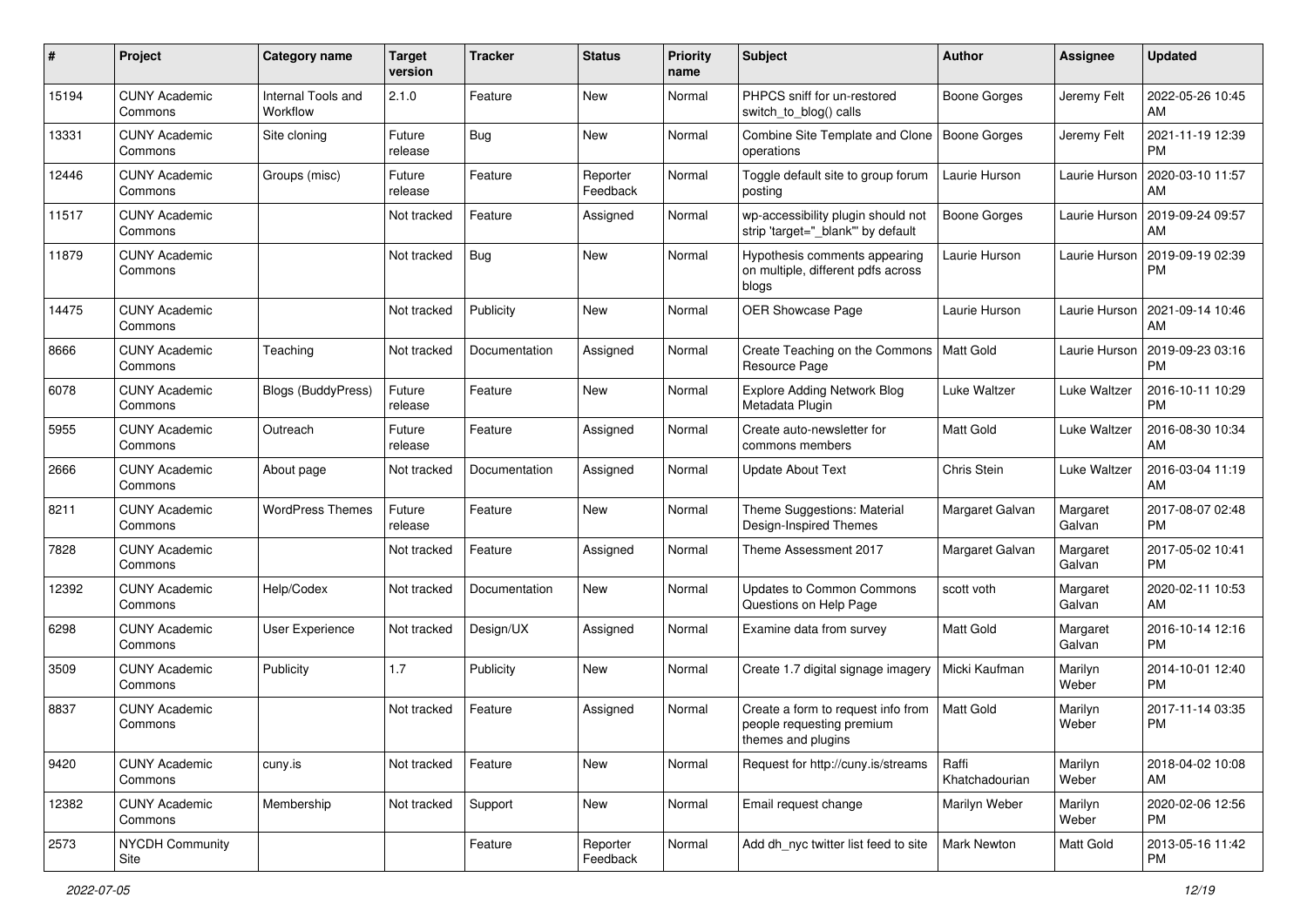| #     | <b>Project</b>                  | Category name            | <b>Target</b><br>version | <b>Tracker</b> | <b>Status</b>        | <b>Priority</b><br>name | <b>Subject</b>                                                                       | <b>Author</b>           | Assignee           | <b>Updated</b>                |
|-------|---------------------------------|--------------------------|--------------------------|----------------|----------------------|-------------------------|--------------------------------------------------------------------------------------|-------------------------|--------------------|-------------------------------|
| 4225  | <b>CUNY Academic</b><br>Commons | DiRT Integration         | Future<br>release        | Design/UX      | New                  | Normal                  | Add information to DIRT page (in<br>Create a Group)                                  | Samantha Raddatz        | <b>Matt Gold</b>   | 2015-06-26 03:14<br><b>PM</b> |
| 370   | <b>CUNY Academic</b><br>Commons | Registration             | Future<br>release        | Feature        | Assigned             | High                    | <b>Guest Accounts</b>                                                                | Matt Gold               | Matt Gold          | 2015-04-09 09:33<br><b>PM</b> |
| 3691  | <b>CUNY Academic</b><br>Commons | <b>WordPress Plugins</b> | Future<br>release        | Bug            | New                  | Normal                  | <b>WPMU Domain Mapping</b><br>Debugging on cdev                                      | Raymond Hoh             | Matt Gold          | 2014-12-12 09:04<br>AM        |
| 8498  | <b>CUNY Academic</b><br>Commons | <b>WordPress Plugins</b> | Future<br>release        | Feature        | <b>New</b>           | Low                     | <b>Gravity Forms Email Users</b>                                                     | Raffi<br>Khatchadourian | Matt Gold          | 2017-10-13 12:58<br><b>PM</b> |
| 8607  | <b>CUNY Academic</b><br>Commons |                          | Not tracked              | Support        | <b>New</b>           | Normal                  | Paypal?                                                                              | Marilyn Weber           | Matt Gold          | 2018-05-15 01:37<br><b>PM</b> |
| 12484 | <b>CUNY Academic</b><br>Commons |                          | Not tracked              | Support        | Reporter<br>Feedback | Normal                  | Sign up Code for COIL Course<br>starting in March                                    | Laurie Hurson           | Matt Gold          | 2020-03-02 02:26<br><b>PM</b> |
| 10839 | <b>CUNY Academic</b><br>Commons | About page               | Not tracked              | Support        | <b>New</b>           | Normal                  | <b>Mission Statement Needs</b><br>Revision                                           | scott voth              | <b>Matt Gold</b>   | 2018-12-26 10:58<br>AM        |
| 4972  | <b>CUNY Academic</b><br>Commons | Analytics                | Not tracked              | Bug            | New                  | Normal                  | <b>Newsletter Analytics</b>                                                          | Stephen Real            | Matt Gold          | 2015-12-09 12:54<br><b>PM</b> |
| 11493 | <b>CUNY Academic</b><br>Commons | Domain Mapping           | Not tracked              | Support        | Reporter<br>Feedback | Normal                  | Domain Mapping Request - Talia<br>Schaffer                                           | scott voth              | Matt Gold          | 2019-08-06 08:39<br>AM        |
| 9015  | <b>CUNY Academic</b><br>Commons | Groups (misc)            | Not tracked              | Outreach       | Assigned             | Normal                  | Email group admins the email<br>addresses of their groups                            | <b>Matt Gold</b>        | Matt Gold          | 2018-01-02 09:54<br>AM        |
| 8898  | <b>CUNY Academic</b><br>Commons | Social Paper             | Not tracked              | Feature        | Assigned             | Normal                  | Usage data on docs and social<br>paper                                               | Matt Gold               | Matt Gold          | 2017-11-16 11:32<br>AM        |
| 2175  | <b>CUNY Academic</b><br>Commons | WordPress (misc)         | Not tracked              | Support        | Assigned             | Normal                  | Subscibe 2 vs. Jetpack<br>subscription options                                       | local admin             | Matt Gold          | 2016-01-26 04:58<br><b>PM</b> |
| 3657  | <b>CUNY Academic</b><br>Commons | WordPress (misc)         | Not tracked              | Feature        | <b>New</b>           | Normal                  | Create alert for GC email<br>addresses                                               | <b>Matt Gold</b>        | Matt Gold          | 2016-04-14 11:29<br><b>PM</b> |
| 11545 | <b>CUNY Academic</b><br>Commons | <b>WordPress Plugins</b> | Not tracked              | Support        | <b>New</b>           | Normal                  | Twitter searches in WordPress                                                        | Gina Cherry             | Matt Gold          | 2019-09-23 01:03<br><b>PM</b> |
| 8902  | <b>CUNY Academic</b><br>Commons | Design                   | Not tracked              | Feature        | Assigned             | Normal                  | Report back on research on<br><b>BuddyPress themes</b>                               | Matt Gold               | Michael Smith      | 2017-11-10 12:31<br><b>PM</b> |
| 3506  | <b>CUNY Academic</b><br>Commons | Publicity                | 1.7                      | Publicity      | <b>New</b>           | Normal                  | Prepare 1.7 email messaging                                                          | Micki Kaufman           | Micki<br>Kaufman   | 2014-10-01 12:36<br><b>PM</b> |
| 7624  | <b>CUNY Academic</b><br>Commons | BuddyPress (misc)        | Future<br>release        | Design/UX      | <b>New</b>           | Normal                  | <b>BP Notifications</b>                                                              | Luke Waltzer            | Paige Dupont       | 2017-02-08 10:43<br><b>PM</b> |
| 6392  | <b>CUNY Academic</b><br>Commons | Group Forums             | Future<br>release        | Design/UX      | Assigned             | Low                     | Composition/Preview Panes in<br>Forum Posts                                          | Luke Waltzer            | Paige Dupont       | 2016-10-21 04:26<br><b>PM</b> |
| 11393 | <b>CUNY Academic</b><br>Commons |                          | Not tracked              | Publicity      | New                  | Normal                  | After 1.15 release, ceate a hero<br>slide and post about adding a site<br>to a group | scott voth              | Patrick<br>Sweeney | 2019-05-14 10:32<br>AM        |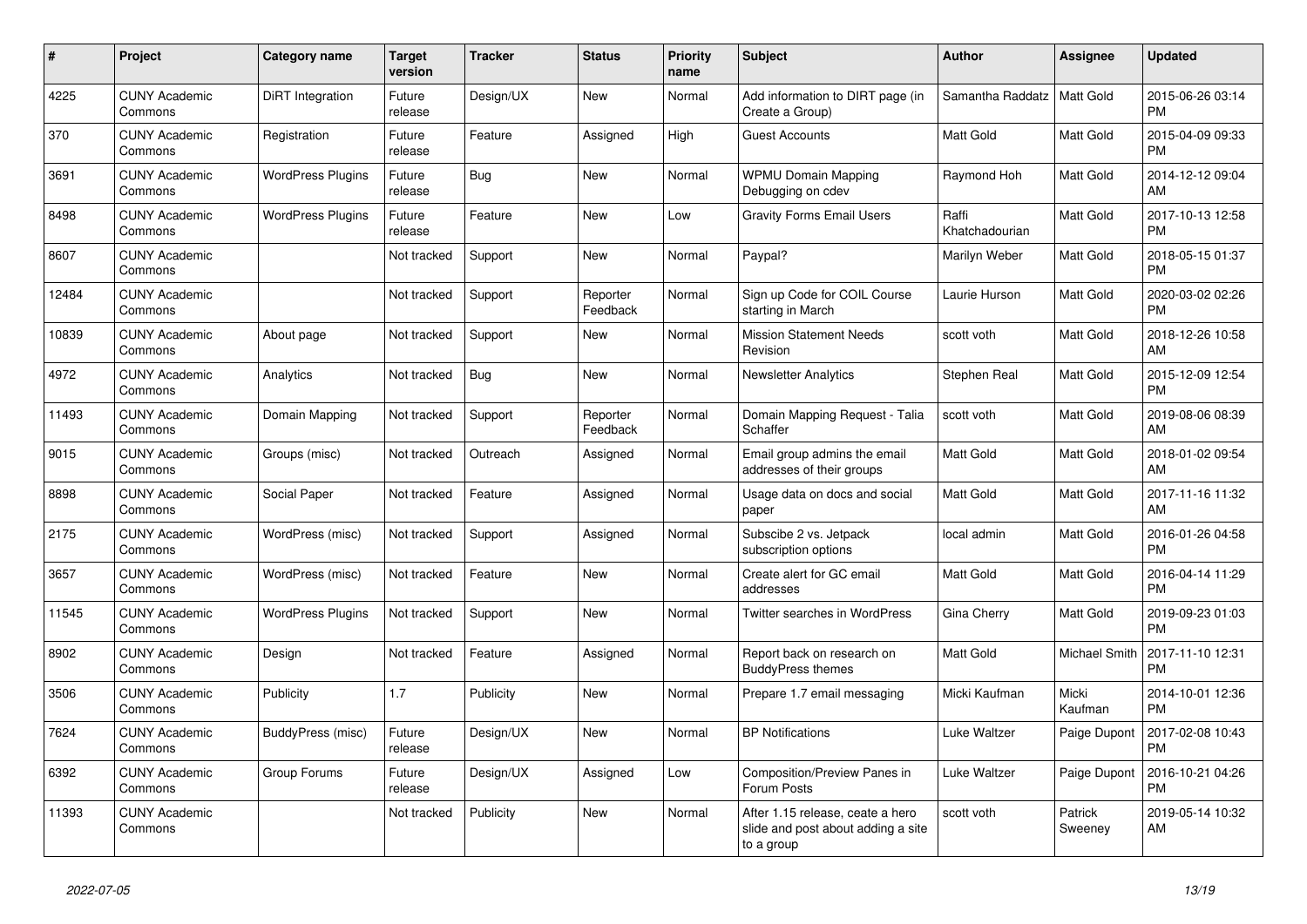| #     | Project                         | <b>Category name</b>       | <b>Target</b><br>version | <b>Tracker</b> | <b>Status</b>        | Priority<br>name | Subject                                                                       | Author                  | <b>Assignee</b> | <b>Updated</b>                |
|-------|---------------------------------|----------------------------|--------------------------|----------------|----------------------|------------------|-------------------------------------------------------------------------------|-------------------------|-----------------|-------------------------------|
| 13457 | <b>CUNY Academic</b><br>Commons | Group Forums               | 2.0.3                    | Bug            | <b>New</b>           | High             | Forum post not sending<br>notifications                                       | Filipa Calado           | Raymond<br>Hoh  | 2022-06-29 11:32<br>AM        |
| 11649 | <b>CUNY Academic</b><br>Commons | <b>WordPress Plugins</b>   | 2.0.3                    | <b>Bug</b>     | In Progress          | Normal           | CC license displayed on every<br>page                                         | Gina Cherry             | Raymond<br>Hoh  | 2022-06-29 11:32<br>AM        |
| 16319 | <b>CUNY Academic</b><br>Commons | <b>WordPress Plugins</b>   | 2.0.3                    | <b>Bug</b>     | New                  | Normal           | Request for Events Calendar Pro<br>5.14.2 update                              | Raymond Hoh             | Raymond<br>Hoh  | 2022-07-01 04:16<br><b>PM</b> |
| 16110 | <b>CUNY Academic</b><br>Commons |                            |                          | Support        | Reporter<br>Feedback | Normal           | remove Creative Commons<br>license from pages?                                | Marilyn Weber           | Raymond<br>Hoh  | 2022-05-17 06:11<br><b>PM</b> |
| 2571  | <b>NYCDH Community</b><br>Site  |                            |                          | Feature        | Assigned             | Normal           | Add Google custom search box to<br>homepage                                   | <b>Mark Newton</b>      | Raymond<br>Hoh  | 2013-05-18 07:49<br><b>PM</b> |
| 2574  | NYCDH Community<br>Site         |                            |                          | Feature        | Assigned             | Normal           | Add Way to Upload Files to<br>Groups                                          | Mark Newton             | Raymond<br>Hoh  | 2013-05-18 07:46<br><b>PM</b> |
| 8992  | <b>NYCDH Community</b><br>Site  |                            |                          | Bug            | Assigned             | Normal           | Multiple RBE error reports                                                    | <b>Matt Gold</b>        | Raymond<br>Hoh  | 2017-12-11 05:43<br><b>PM</b> |
| 16177 | <b>CUNY Academic</b><br>Commons | Reply By Email             |                          | Bug            | <b>New</b>           | Normal           | Switch to Inbound mode for RBE                                                | Raymond Hoh             | Raymond<br>Hoh  | 2022-05-30 04:32<br><b>PM</b> |
| 16245 | <b>CUNY Academic</b><br>Commons | WordPress (misc)           |                          | <b>Bug</b>     | Reporter<br>Feedback | Normal           | Save Button missing on<br>WordPress Profile page                              | scott voth              | Raymond<br>Hoh  | 2022-06-16 03:09<br><b>PM</b> |
| 15516 | <b>CUNY Academic</b><br>Commons | <b>WordPress Plugins</b>   |                          | <b>Bug</b>     | Reporter<br>Feedback | Normal           | Can't publish or save draft of post<br>on wordpress.com                       | Raffi<br>Khatchadourian | Raymond<br>Hoh  | 2022-03-02 05:52<br><b>PM</b> |
| 13946 | <b>CUNY Academic</b><br>Commons | <b>WordPress Plugins</b>   | 2.1.0                    | Support        | Assigned             | Normal           | Custom Embed handler For<br>OneDrive files                                    | scott voth              | Raymond<br>Hoh  | 2022-05-26 10:46<br>AM        |
| 5691  | <b>CUNY Academic</b><br>Commons | Blogs (BuddyPress)         | Future<br>release        | Bug            | Assigned             | High             | Differing numbers on Sites display                                            | <b>Matt Gold</b>        | Raymond<br>Hoh  | 2016-06-13 01:37<br><b>PM</b> |
| 11243 | <b>CUNY Academic</b><br>Commons | BuddyPress (misc)          | Future<br>release        | <b>Bug</b>     | New                  | Normal           | Audit bp-custom.php                                                           | Raymond Hoh             | Raymond<br>Hoh  | 2022-04-26 11:59<br>AM        |
| 14496 | <b>CUNY Academic</b><br>Commons | Domain Mapping             | Future<br>release        | Bug            | <b>New</b>           | Normal           | Mapped domain SSO uses<br>third-party cookies                                 | Raymond Hoh             | Raymond<br>Hoh  | 2021-05-24 04:03<br><b>PM</b> |
| 333   | <b>CUNY Academic</b><br>Commons | <b>Email Notifications</b> | Future<br>release        | Feature        | Assigned             | Low              | Delay Forum Notification Email<br>Delivery Until After Editing Period<br>Ends | <b>Matt Gold</b>        | Raymond<br>Hoh  | 2015-11-09 06:01<br><b>PM</b> |
| 11971 | <b>CUNY Academic</b><br>Commons | <b>Email Notifications</b> | Future<br>release        | Bug            | Reporter<br>Feedback | Low              | Pictures obscured in emailed post<br>notifications                            | Marilyn Weber           | Raymond<br>Hoh  | 2019-11-21 01:14<br><b>PM</b> |
| 5016  | <b>CUNY Academic</b><br>Commons | Events                     | Future<br>release        | Feature        | Assigned             | Low              | Allow comments to be posted on<br>events                                      | Matt Gold               | Raymond<br>Hoh  | 2019-03-01 02:23<br>PM        |
| 6749  | <b>CUNY Academic</b><br>Commons | Events                     | Future<br>release        | Bug            | New                  | Low              | BPEO iCal request can trigger<br>very large number of DB queries              | Boone Gorges            | Raymond<br>Hoh  | 2016-11-15 10:09<br><b>PM</b> |
| 1192  | <b>CUNY Academic</b><br>Commons | Group Files                | Future<br>release        | Feature        | Assigned             | Low              | When posting group files, allow<br>users to add a category without<br>saving  | Matt Gold               | Raymond<br>Hoh  | 2015-11-09 05:53<br><b>PM</b> |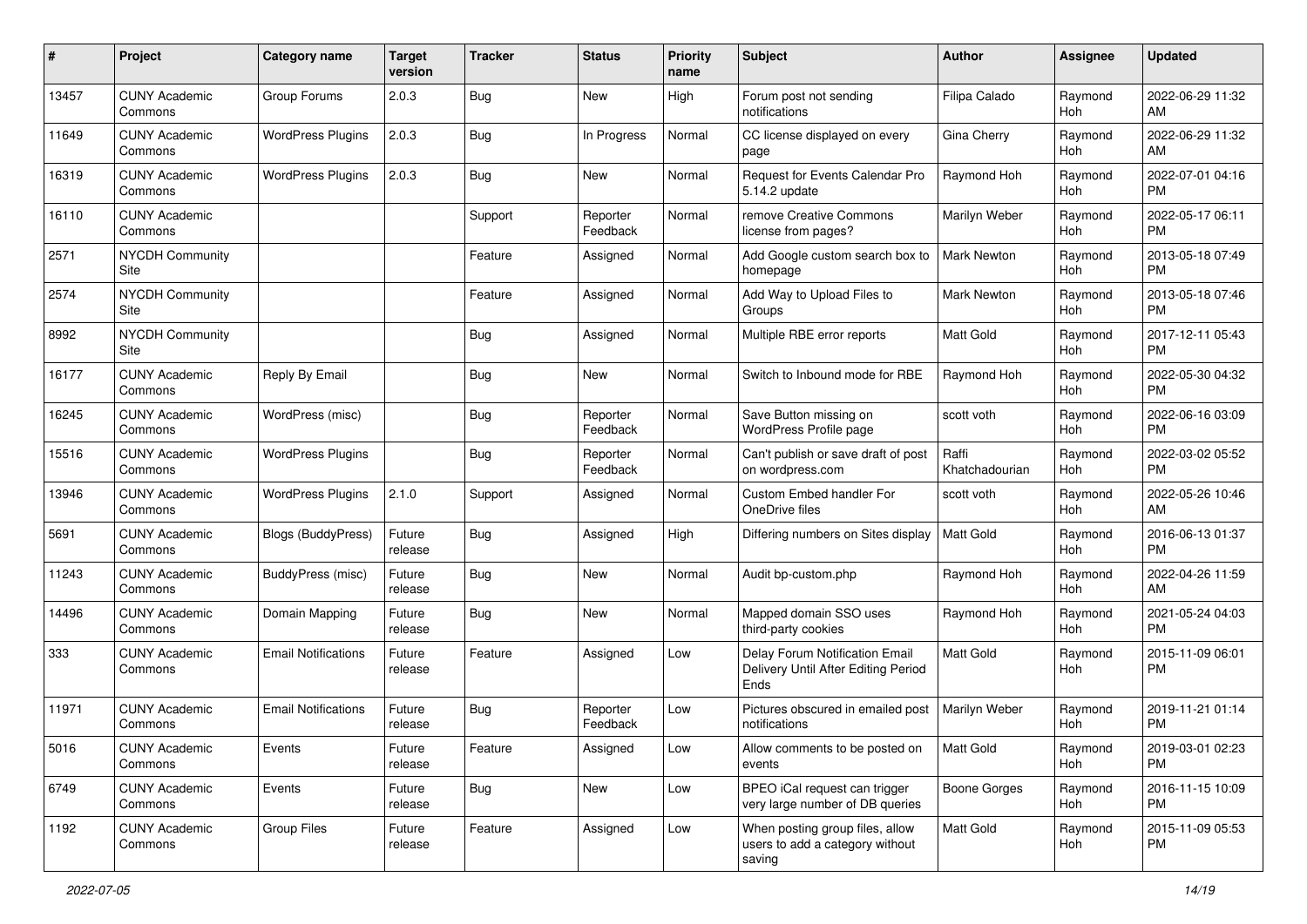| #     | Project                         | <b>Category name</b>     | <b>Target</b><br>version | <b>Tracker</b> | <b>Status</b>        | <b>Priority</b><br>name | <b>Subject</b>                                                     | <b>Author</b>           | Assignee       | <b>Updated</b>                |
|-------|---------------------------------|--------------------------|--------------------------|----------------|----------------------|-------------------------|--------------------------------------------------------------------|-------------------------|----------------|-------------------------------|
| 3192  | <b>CUNY Academic</b><br>Commons | Group Forums             | Future<br>release        | Feature        | Assigned             | Normal                  | Customizable forum views for<br>bbPress 2.x group forums           | Boone Gorges            | Raymond<br>Hoh | 2015-11-09 12:47<br><b>PM</b> |
| 10659 | <b>CUNY Academic</b><br>Commons | Group Forums             | Future<br>release        | Feature        | Assigned             | Normal                  | Post to multiple groups via email                                  | Matt Gold               | Raymond<br>Hoh | 2018-11-15 12:54<br>AM        |
| 13358 | <b>CUNY Academic</b><br>Commons | Group Forums             | Future<br>release        | Feature        | <b>New</b>           | Normal                  | Improved UI for group forum<br>threading settings                  | Boone Gorges            | Raymond<br>Hoh | 2021-11-19 12:27<br><b>PM</b> |
| 7115  | <b>CUNY Academic</b><br>Commons | Groups (misc)            | Future<br>release        | Feature        | Reporter<br>Feedback | Normal                  | make licensing info clear during<br>group creation                 | <b>Matt Gold</b>        | Raymond<br>Hoh | 2020-12-08 11:32<br>AM        |
| 3517  | <b>CUNY Academic</b><br>Commons | My Commons               | Future<br>release        | Feature        | Assigned             | Normal                  | Mute/Unmute My Commons<br>updates                                  | <b>Matt Gold</b>        | Raymond<br>Hoh | 2015-11-09 01:19<br><b>PM</b> |
| 3536  | <b>CUNY Academic</b><br>Commons | My Commons               | Future<br>release        | Feature        | Assigned             | Normal                  | Infinite Scroll on My Commons<br>page                              | <b>Matt Gold</b>        | Raymond<br>Hoh | 2015-04-13 04:42<br><b>PM</b> |
| 3577  | <b>CUNY Academic</b><br>Commons | My Commons               | Future<br>release        | Design/UX      | Assigned             | Normal                  | Replies to items in My Commons                                     | <b>Matt Gold</b>        | Raymond<br>Hoh | 2015-04-09 05:19<br><b>PM</b> |
| 4535  | <b>CUNY Academic</b><br>Commons | My Commons               | Future<br>release        | Bug            | <b>New</b>           | Low                     | My Commons filter issue                                            | scott voth              | Raymond<br>Hoh | 2015-09-01 11:17<br>AM        |
| 3662  | <b>CUNY Academic</b><br>Commons | <b>SEO</b>               | Future<br>release        | Feature        | Assigned             | Normal                  | Duplicate Content/SEO/Google<br>issues                             | <b>Matt Gold</b>        | Raymond<br>Hoh | 2015-04-13 04:37<br><b>PM</b> |
| 5282  | <b>CUNY Academic</b><br>Commons | Social Paper             | Future<br>release        | <b>Bug</b>     | <b>New</b>           | Normal                  | Replying via email directs to paper<br>but not individual comment. | Marilyn Weber           | Raymond<br>Hoh | 2016-03-02 01:48<br><b>PM</b> |
| 4388  | <b>CUNY Academic</b><br>Commons | WordPress (misc)         | Future<br>release        | Bug            | Assigned             | Normal                  | Repeated request for<br>authentication.                            | Alice.Lynn<br>McMichael | Raymond<br>Hoh | 2015-08-11 07:35<br><b>PM</b> |
| 3939  | <b>CUNY Academic</b><br>Commons | <b>WordPress Plugins</b> | Future<br>release        | Bug            | Hold                 | Normal                  | Activity stream support for<br>Co-Authors Plus plugin              | Raymond Hoh             | Raymond<br>Hoh | 2015-11-09 06:13<br><b>PM</b> |
| 3492  | <b>CUNY Academic</b><br>Commons | <b>WordPress Themes</b>  | Future<br>release        | Support        | Assigned             | Normal                  | Add CBOX theme to the<br>Commons                                   | scott voth              | Raymond<br>Hoh | 2014-10-08 05:55<br><b>PM</b> |
| 6644  | <b>CUNY Academic</b><br>Commons |                          | Not tracked              | <b>Bug</b>     | Reporter<br>Feedback | High                    | White Screen at Login Pge                                          | Luke Waltzer            | Raymond<br>Hoh | 2016-11-21 10:34<br><b>PM</b> |
| 10262 | <b>CUNY Academic</b><br>Commons |                          | Not tracked              | Bug            | Reporter<br>Feedback | Normal                  | Newsletter Plugin: Broken Image<br>at Bottom of All Newsletters    | Mark Webb               | Raymond<br>Hoh | 2018-08-30 05:17<br><b>PM</b> |
| 11149 | <b>CUNY Academic</b><br>Commons |                          | Not tracked              | Support        | Reporter<br>Feedback | Normal                  | comments getting blocked                                           | Marilyn Weber           | Raymond<br>Hoh | 2019-03-26 11:40<br>AM        |
| 12004 | <b>CUNY Academic</b><br>Commons |                          | Not tracked              | Support        | Reporter<br>Feedback | Normal                  | Notifications for spam blog<br>comments                            | Gina Cherry             | Raymond<br>Hoh | 2019-11-01 12:05<br><b>PM</b> |
| 13286 | <b>CUNY Academic</b><br>Commons |                          | Not tracked              | Support        | <b>New</b>           | Normal                  | problem connecting with<br>WordPress app                           | Marilyn Weber           | Raymond<br>Hoh | 2020-09-08 11:16<br>AM        |
| 14994 | CUNY Academic<br>Commons        | cdev.gc.cuny.edu         | Not tracked              | Support        | In Progress          | Normal                  | Clear Cache on CDEV                                                | scott voth              | Raymond<br>Hoh | 2021-12-07 03:51<br><b>PM</b> |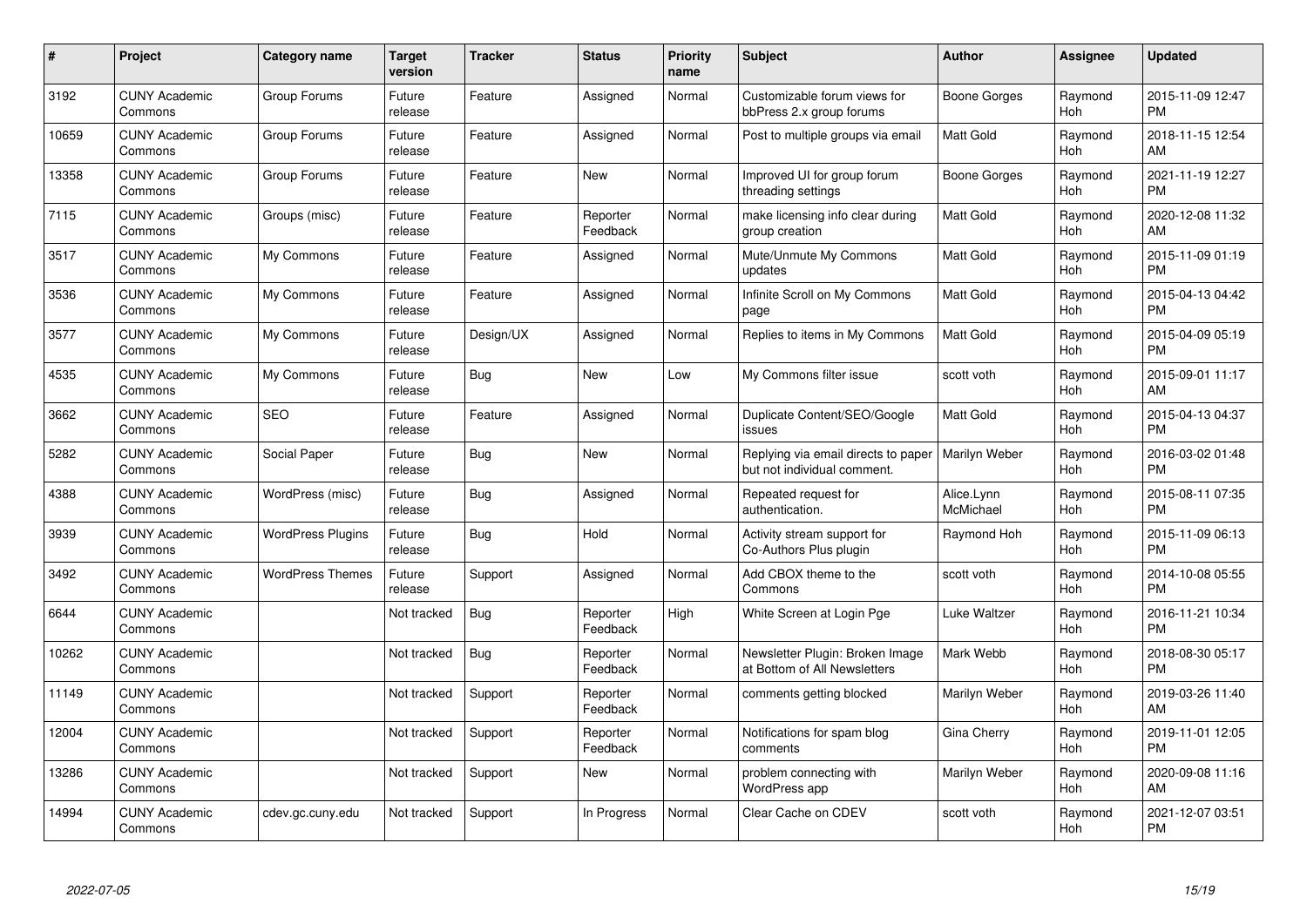| #     | Project                         | <b>Category name</b>     | Target<br>version | <b>Tracker</b> | <b>Status</b>        | Priority<br>name | <b>Subject</b>                                                  | <b>Author</b>    | <b>Assignee</b>     | <b>Updated</b>                |
|-------|---------------------------------|--------------------------|-------------------|----------------|----------------------|------------------|-----------------------------------------------------------------|------------------|---------------------|-------------------------------|
| 9060  | <b>CUNY Academic</b><br>Commons | Commons In A Box         | Not tracked       | <b>Bug</b>     | Hold                 | Normal           | Problems with CBox image library<br>/ upload                    | Lisa Rhody       | Raymond<br>Hoh      | 2018-01-10 03:26<br><b>PM</b> |
| 7928  | <b>CUNY Academic</b><br>Commons | Group Forums             | Not tracked       | Bug            | <b>New</b>           | Normal           | Duplicate Forum post                                            | Luke Waltzer     | Raymond<br>Hoh      | 2017-04-11 09:27<br><b>PM</b> |
| 13328 | <b>CUNY Academic</b><br>Commons | Group Forums             | Not tracked       | Bug            | Reporter<br>Feedback | Normal           | cross-posting in two related<br>groups                          | Marilyn Weber    | Raymond<br>Hoh      | 2020-09-15 10:39<br><b>PM</b> |
| 6995  | <b>CUNY Academic</b><br>Commons | Home Page                | Not tracked       | <b>Bug</b>     | Assigned             | Normal           | member filter on homepage not<br>workina                        | <b>Matt Gold</b> | Raymond<br>Hoh      | 2016-12-11 09:46<br><b>PM</b> |
| 3369  | <b>CUNY Academic</b><br>Commons | Reply By Email           | Not tracked       | Outreach       | Hold                 | Normal           | Release reply by email to WP<br>plugin directory                | Matt Gold        | Raymond<br>Hoh      | 2016-03-01 12:46<br><b>PM</b> |
| 6671  | <b>CUNY Academic</b><br>Commons | Reply By Email           | Not tracked       | Bug            | Assigned             | Normal           | "Post too often" RBE error<br>message                           | Matt Gold        | Raymond<br>Hoh      | 2016-11-11 09:55<br>AM        |
| 8976  | <b>CUNY Academic</b><br>Commons | Reply By Email           | Not tracked       | Feature        | Assigned             | Normal           | Package RBE new topics posting?                                 | <b>Matt Gold</b> | Raymond<br>Hoh      | 2017-12-04 02:34<br><b>PM</b> |
| 8991  | <b>CUNY Academic</b><br>Commons | Reply By Email           | Not tracked       | Bug            | Hold                 | Normal           | RBE duplicate email message<br>issue                            | <b>Matt Gold</b> | Raymond<br>Hoh      | 2018-02-18 08:53<br><b>PM</b> |
| 13430 | <b>CUNY Academic</b><br>Commons | Reply By Email           | Not tracked       | Bug            | New                  | Normal           | Delay in RBE                                                    | Luke Waltzer     | Raymond<br>Hoh      | 2020-10-13 11:16<br>AM        |
| 9729  | <b>CUNY Academic</b><br>Commons | <b>SEO</b>               | Not tracked       | Support        | New                  | Normal           | 503 Errors showing on<br>newlaborforum.cuny.edu                 | Diane Krauthamer | Raymond<br>Hoh      | 2018-05-22 04:48<br><b>PM</b> |
| 9346  | <b>CUNY Academic</b><br>Commons | WordPress (misc)         | Not tracked       | Bug            | New                  | Normal           | Clone cetls.bmcc.cuny.edu for<br>development                    | Owen Roberts     | Raymond<br>Hoh      | 2018-03-06 05:35<br><b>PM</b> |
| 11624 | <b>CUNY Academic</b><br>Commons | WordPress (misc)         | Not tracked       | Support        | New                  | Normal           | Change pages into posts or swap<br>database for a Commons site? | Stephen Klein    | Raymond<br>Hoh      | 2019-07-09 11:04<br>AM        |
| 14983 | <b>CUNY Academic</b><br>Commons | WordPress (misc)         | Not tracked       | Support        | Reporter<br>Feedback | Normal           | "Read More" tag not working                                     | Rebecca Krisel   | Raymond<br>Hoh      | 2021-11-23 01:17<br><b>PM</b> |
| 12741 | <b>CUNY Academic</b><br>Commons | <b>WordPress Plugins</b> | Not tracked       | Support        | Reporter<br>Feedback | Normal           | Tableau Public Viz Block                                        | Marilyn Weber    | Raymond<br>Hoh      | 2020-05-12 11:00<br>AM        |
| 497   | <b>CUNY Academic</b><br>Commons | <b>WordPress Plugins</b> | Future<br>release | Feature        | Assigned             | Normal           | Drag and Drop Ordering on<br>Gallery Post Plugin                | <b>Matt Gold</b> | Ron Rennick         | 2015-11-09 06:18<br><b>PM</b> |
| 310   | <b>CUNY Academic</b><br>Commons | BuddyPress (misc)        | Future<br>release | Feature        | Assigned             | Low              | <b>Friend Request Email</b>                                     | <b>Matt Gold</b> | Samantha<br>Raddatz | 2015-11-09 05:08<br><b>PM</b> |
| 4226  | <b>CUNY Academic</b><br>Commons | <b>BuddyPress Docs</b>   | Future<br>release | Design/UX      | New                  | Normal           | Add option to connect a Doc with<br>a Group                     | Samantha Raddatz | Samantha<br>Raddatz | 2015-09-09 04:08<br><b>PM</b> |
| 653   | <b>CUNY Academic</b><br>Commons | Group Blogs              | Future<br>release | Feature        | Assigned             | Normal           | Redesign Integration of Groups<br>and Blogs                     | <b>Matt Gold</b> | Samantha<br>Raddatz | 2015-11-09 05:40<br><b>PM</b> |
| 4221  | CUNY Academic<br>Commons        | Group Forums             | Future<br>release | Design/UX      | Assigned             | Normal           | Add 'Number of Posts' display<br>option to Forum page           | Samantha Raddatz | Samantha<br>Raddatz | 2015-06-26 02:21<br><b>PM</b> |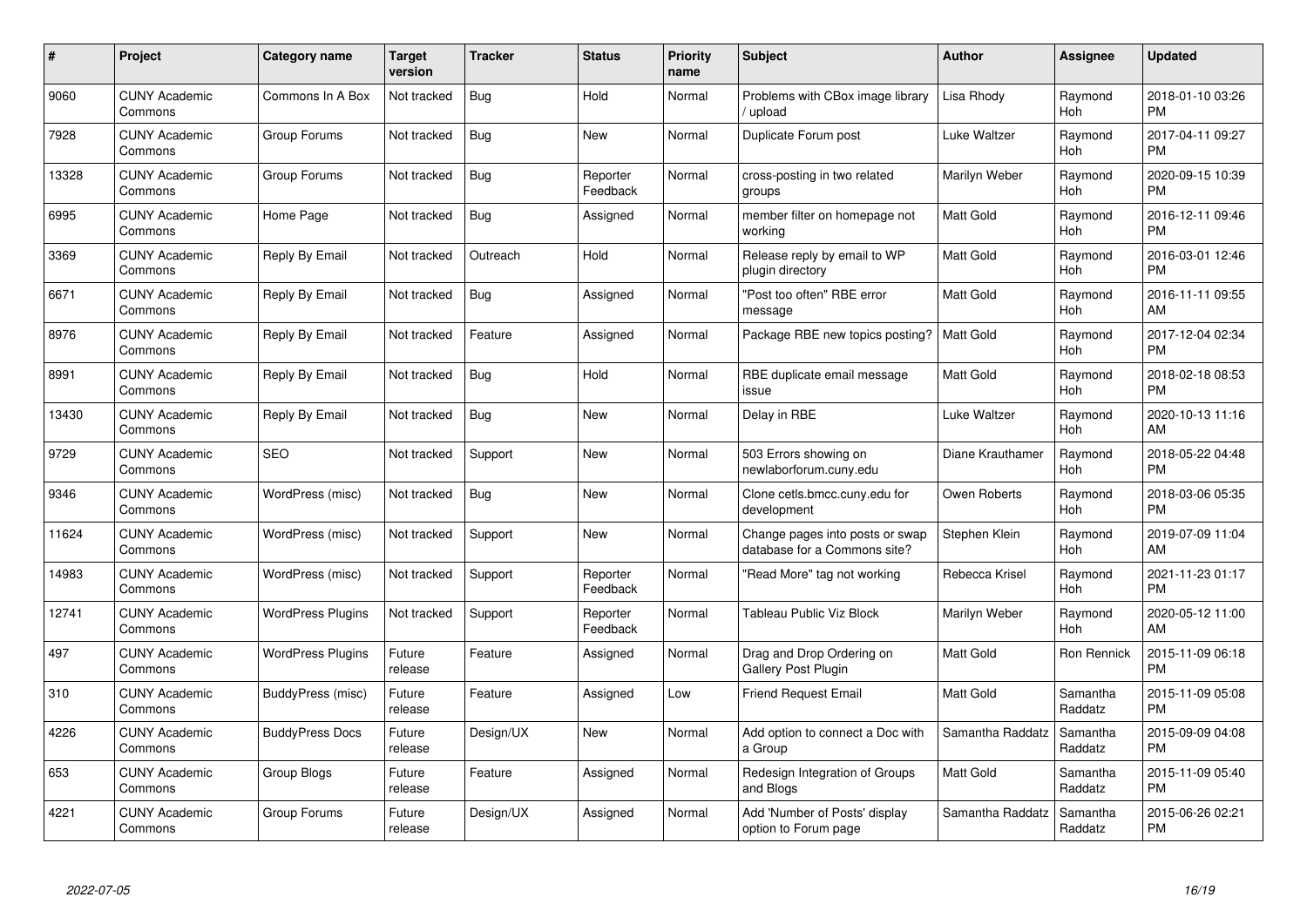| #    | Project                         | <b>Category name</b>    | Target<br>version | <b>Tracker</b> | <b>Status</b>        | <b>Priority</b><br>name | <b>Subject</b>                                                                                                                                        | <b>Author</b>           | Assignee            | <b>Updated</b>                |
|------|---------------------------------|-------------------------|-------------------|----------------|----------------------|-------------------------|-------------------------------------------------------------------------------------------------------------------------------------------------------|-------------------------|---------------------|-------------------------------|
| 1456 | <b>CUNY Academic</b><br>Commons | Group Invitations       | Future<br>release | Feature        | Reporter<br>Feedback | Low                     | Invite to Group Button from Profile<br>Field                                                                                                          | Matt Gold               | Samantha<br>Raddatz | 2015-11-09 05:59<br><b>PM</b> |
| 481  | <b>CUNY Academic</b><br>Commons | Groups (misc)           | Future<br>release | Feature        | Assigned             | Normal                  | ability to archive inactive groups<br>and blogs                                                                                                       | Michael Mandiberg       | Samantha<br>Raddatz | 2015-11-09 05:56<br>PM        |
| 3458 | <b>CUNY Academic</b><br>Commons | Groups (misc)           | Future<br>release | Feature        | Assigned             | Normal                  | Filter Members of Group by<br>Campus                                                                                                                  | Michael Smith           | Samantha<br>Raddatz | 2014-09-26 08:32<br><b>PM</b> |
| 4253 | <b>CUNY Academic</b><br>Commons | <b>Public Portfolio</b> | Future<br>release | Design/UX      | New                  | Normal                  | Encourage users to add portfolio<br>content                                                                                                           | Samantha Raddatz        | Samantha<br>Raddatz | 2015-07-07 11:32<br>AM        |
| 4404 | <b>CUNY Academic</b><br>Commons | <b>Public Portfolio</b> | Future<br>release | Design/UX      | Assigned             | Normal                  | Change color of permissions info<br>on portfolio editing interface                                                                                    | Matt Gold               | Samantha<br>Raddatz | 2015-08-11 05:28<br>PM.       |
| 4622 | <b>CUNY Academic</b><br>Commons | <b>Public Portfolio</b> | Future<br>release | Design/UX      | <b>New</b>           | Normal                  | <b>Profile Visibility Settings</b>                                                                                                                    | Samantha Raddatz        | Samantha<br>Raddatz | 2015-09-21 12:18<br><b>PM</b> |
| 308  | <b>CUNY Academic</b><br>Commons | Registration            | Future<br>release | Feature        | <b>New</b>           | Normal                  | Group recommendations for<br>signup process                                                                                                           | Boone Gorges            | Samantha<br>Raddatz | 2015-11-09 05:07<br><b>PM</b> |
| 5225 | <b>CUNY Academic</b><br>Commons | Registration            | Future<br>release | Feature        | Assigned             | Normal                  | On-boarding Issues                                                                                                                                    | Luke Waltzer            | Samantha<br>Raddatz | 2016-02-12 02:58<br><b>PM</b> |
| 5050 | <b>CUNY Academic</b><br>Commons | Social Paper            | Future<br>release | Feature        | New                  | Low                     | Making comments visible in SP<br>editing mode (SP suggestion #1)                                                                                      | Marilyn Weber           | Samantha<br>Raddatz | 2019-09-17 11:10<br><b>PM</b> |
| 5053 | <b>CUNY Academic</b><br>Commons | Social Paper            | Future<br>release | Feature        | New                  | Low                     | Scrollable menu to add readers<br>(SP suggestion #4)                                                                                                  | Marilyn Weber           | Samantha<br>Raddatz | 2016-04-21 05:21<br><b>PM</b> |
| 5058 | <b>CUNY Academic</b><br>Commons | Social Paper            | Future<br>release | Feature        | New                  | Low                     | Can there be a clearer signal that<br>even when comments have<br>already been made you add<br>comments by clicking on the side?<br>(SP suggestion #5) | Marilyn Weber           | Samantha<br>Raddatz | 2016-02-11 10:24<br><b>PM</b> |
| 5183 | <b>CUNY Academic</b><br>Commons | Social Paper            | Future<br>release | Design/UX      | New                  | Normal                  | Creating a new paper when<br>viewing an existing paper                                                                                                | Raffi<br>Khatchadourian | Samantha<br>Raddatz | 2016-02-02 12:09<br><b>PM</b> |
| 5397 | <b>CUNY Academic</b><br>Commons | Social Paper            | Future<br>release | Feature        | New                  | Normal                  | frustrating to have to<br>enable/disable in SP                                                                                                        | Marilyn Weber           | Samantha<br>Raddatz | 2016-04-20 03:39<br><b>PM</b> |
| 3473 | <b>CUNY Academic</b><br>Commons | User Experience         | Future<br>release | Feature        | Assigned             | Normal                  | Commons profile: Add help info<br>about "Positions" replacing "title"                                                                                 | Keith Miyake            | Samantha<br>Raddatz | 2015-11-09 02:28<br><b>PM</b> |
| 4661 | <b>CUNY Academic</b><br>Commons | User Experience         | Future<br>release | Bug            | Assigned             | Normal                  | <b>Simplify Events text</b>                                                                                                                           | Matt Gold               | Samantha<br>Raddatz | 2015-10-02 09:06<br><b>PM</b> |
| 1105 | <b>CUNY Academic</b><br>Commons | WordPress (misc)        | Future<br>release | Feature        | Assigned             | Normal                  | Rephrase Blog Privacy Options                                                                                                                         | <b>Matt Gold</b>        | Samantha<br>Raddatz | 2015-11-09 06:19<br><b>PM</b> |
| 4235 | <b>CUNY Academic</b><br>Commons |                         | Not tracked       | Design/UX      | Assigned             | Normal                  | Explore user experience around<br>comments on forum topics vs docs                                                                                    | Matt Gold               | Samantha<br>Raddatz | 2015-07-21 10:23<br>AM        |
| 5298 | <b>CUNY Academic</b><br>Commons |                         | Not tracked       | Publicity      | <b>New</b>           | Normal                  | Survey Pop-Up Text                                                                                                                                    | Samantha Raddatz        | Samantha<br>Raddatz | 2016-03-22 12:27<br>PM        |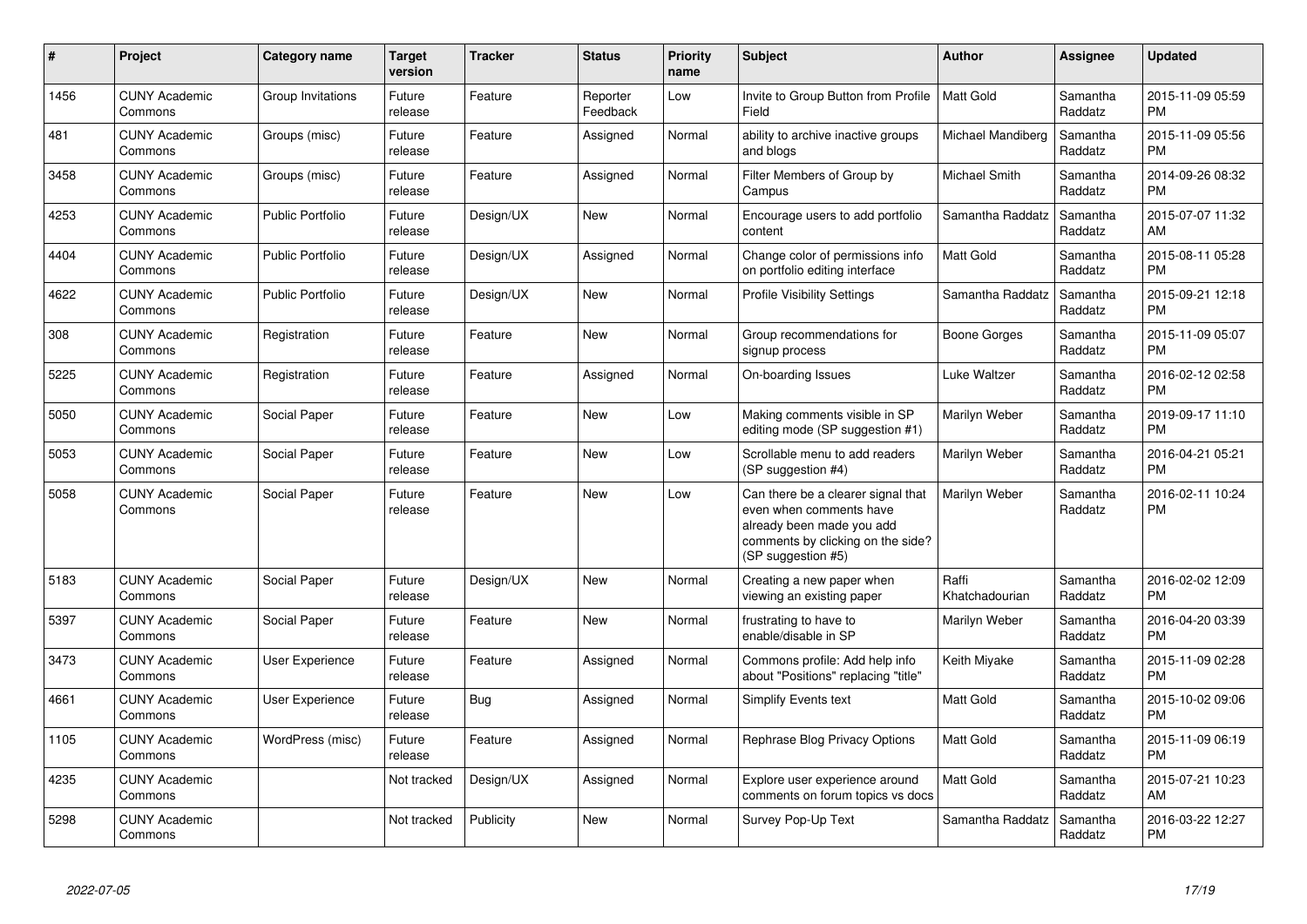| $\#$  | Project                         | <b>Category name</b>        | <b>Target</b><br>version | <b>Tracker</b> | <b>Status</b>        | Priority<br>name | <b>Subject</b>                                                                                                                               | <b>Author</b>          | <b>Assignee</b>     | <b>Updated</b>                |
|-------|---------------------------------|-----------------------------|--------------------------|----------------|----------------------|------------------|----------------------------------------------------------------------------------------------------------------------------------------------|------------------------|---------------------|-------------------------------|
| 4027  | <b>CUNY Academic</b><br>Commons | Commons In A Box            | Not tracked              | Design/UX      | Assigned             | Normal           | Usability review of CBOX update<br>procedures                                                                                                | <b>Matt Gold</b>       | Samantha<br>Raddatz | 2015-05-11 06:36<br><b>PM</b> |
| 5317  | <b>CUNY Academic</b><br>Commons | Group Blogs                 | Not tracked              | <b>Bug</b>     | Reporter<br>Feedback | Normal           | Notifications of New Post Didn't<br>Come                                                                                                     | Luke Waltzer           | Samantha<br>Raddatz | 2016-03-21 10:41<br><b>PM</b> |
| 4986  | <b>CUNY Academic</b><br>Commons | ZenDesk                     | Not tracked              | Support        | Assigned             | Normal           | Prepare documentation for<br>Zendesk re web widget                                                                                           | Matt Gold              | Samantha<br>Raddatz | 2016-02-25 03:09<br><b>PM</b> |
| 10439 | <b>CUNY Academic</b><br>Commons | Design                      | 2.1.0                    | Design/UX      | New                  | Normal           | Create Style Guide for Commons                                                                                                               | Sonja Leix             | Sara Cannon         | 2022-06-28 01:43<br><b>PM</b> |
| 10580 | <b>CUNY Academic</b><br>Commons | Information<br>Architecture | Future<br>release        | Design/UX      | <b>New</b>           | Normal           | Primary nav item review                                                                                                                      | Boone Gorges           | Sara Cannon         | 2022-06-28 01:29<br><b>PM</b> |
| 3510  | <b>CUNY Academic</b><br>Commons | Publicity                   | 1.7                      | Publicity      | Assigned             | Normal           | Post on the News Blog re: 'My<br>Commons'                                                                                                    | Micki Kaufman          | Sarah<br>Morgano    | 2014-10-15 11:18<br>AM        |
| 3511  | <b>CUNY Academic</b><br>Commons | Publicity                   | 1.7                      | Publicity      | Assigned             | Normal           | Social media for 1.7                                                                                                                         | Micki Kaufman          | Sarah<br>Morgano    | 2014-10-14 03:32<br><b>PM</b> |
| 5826  | <b>CUNY Academic</b><br>Commons | <b>WordPress Plugins</b>    | Future<br>release        | Support        | Reporter<br>Feedback | Normal           | <b>Remove Subscription Options</b><br>plugin from directory                                                                                  | Sarah Morgano          | Sarah<br>Morgano    | 2016-10-21 04:14<br><b>PM</b> |
| 2612  | <b>CUNY Academic</b><br>Commons |                             | Not tracked              | Publicity      | Assigned             | Normal           | Pinterest site for the Commons                                                                                                               | local admin            | Sarah<br>Morgano    | 2016-03-04 11:19<br>AM        |
| 14787 | <b>CUNY Academic</b><br>Commons | Plugin Packages             | Future<br>release        | Feature        | <b>New</b>           | Normal           | Creating a "Design" plugin<br>package                                                                                                        | Laurie Hurson          | scott voth          | 2022-04-27 04:56<br><b>PM</b> |
| 4222  | <b>CUNY Academic</b><br>Commons | User Experience             | Future<br>release        | Design/UX      | New                  | Normal           | Add information to 'Delete<br>Account' page                                                                                                  | Samantha Raddatz       | scott voth          | 2015-06-26 11:35<br>AM        |
| 9908  | <b>CUNY Academic</b><br>Commons |                             | Not tracked              | Feature        | <b>New</b>           | Normal           | Is it possible to send email<br>updates to users (or an email<br>address not on the list) for only a<br>single page AFTER being<br>prompted? | <b>Michael Shields</b> | scott voth          | 2018-06-11 01:34<br><b>PM</b> |
| 14394 | <b>CUNY Academic</b><br>Commons |                             | Not tracked              | Feature        | New                  | Normal           | Commons News Site - redesign                                                                                                                 | scott voth             | scott voth          | 2021-09-14 10:46<br>AM        |
| 3524  | <b>CUNY Academic</b><br>Commons | Documentation               | Not tracked              | Documentation  | Assigned             | Normal           | Post describing all you can do<br>when starting up a new blog/group                                                                          | Matt Gold              | scott voth          | 2014-10-04 12:56<br><b>PM</b> |
| 11883 | <b>CUNY Academic</b><br>Commons | Help/Codex                  | Not tracked              | Support        | New                  | Normal           | Need Embedding Help Page<br>Update (Tableau)                                                                                                 | Anthony Wheeler        | scott voth          | 2019-09-24 08:49<br>AM        |
| 3565  | <b>CUNY Academic</b><br>Commons | My Commons                  | Not tracked              | Documentation  | New                  | Normal           | Load Newest inconsistencies                                                                                                                  | Chris Stein            | scott voth          | 2015-11-09 01:16<br><b>PM</b> |
| 6115  | <b>CUNY Academic</b><br>Commons | <b>Publicity</b>            | Not tracked              | Feature        | Assigned             | Normal           | create digital signage for GC                                                                                                                | <b>Matt Gold</b>       | scott voth          | 2016-10-11 10:09<br><b>PM</b> |
| 12247 | <b>CUNY Academic</b><br>Commons | Publicity                   | Not tracked              | Support        | New                  | Normal           | Screenshot of First Commons<br>Homepage                                                                                                      | scott voth             | scott voth          | 2020-01-14 12:08<br><b>PM</b> |